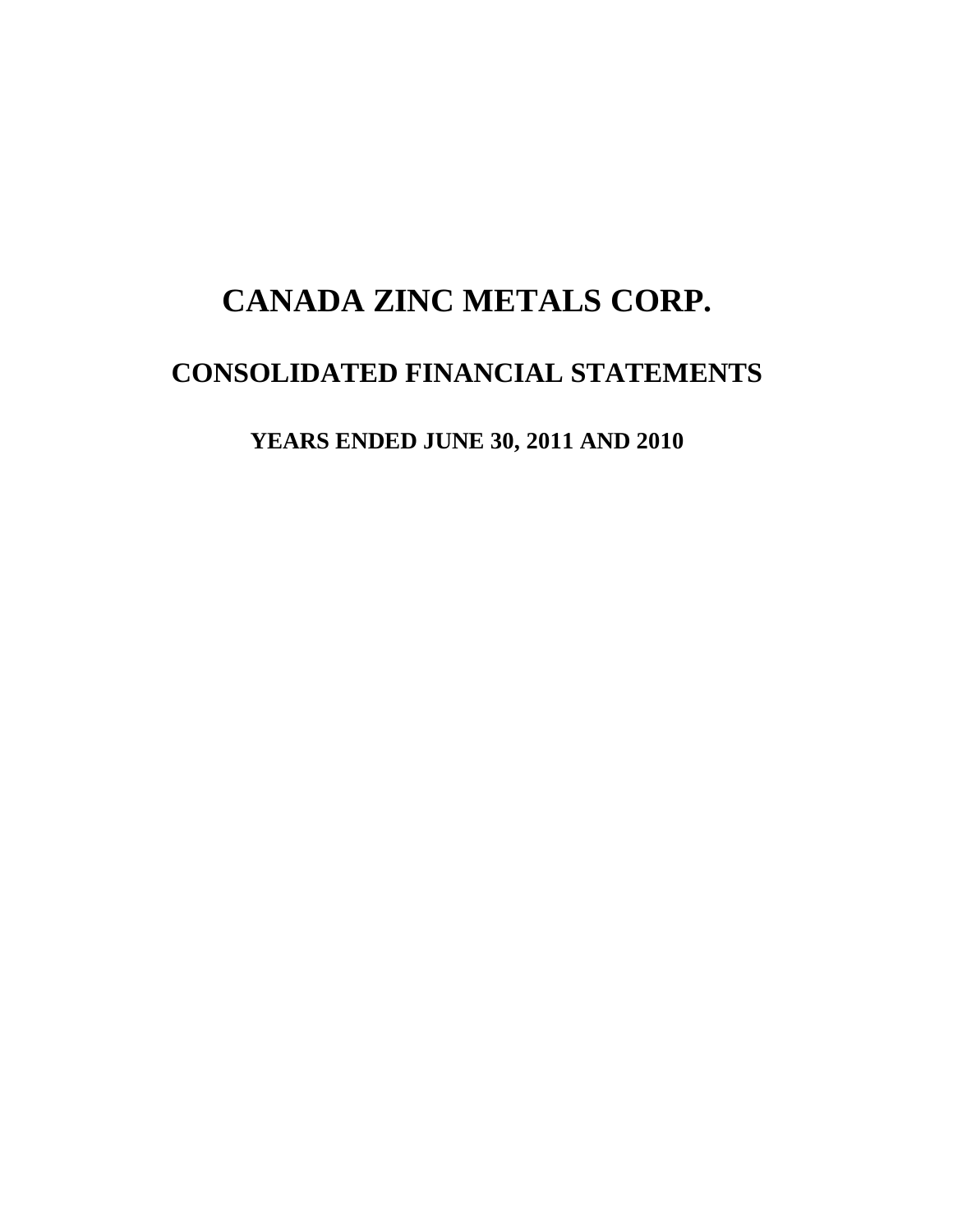# $\mathcal{D}_{\mathrm{AVIDSON}} \ \& \ \mathcal{C}_{\mathrm{OMPANY\ LLP}}$  chartered Accountants =

### **INDEPENDENT AUDITORS' REPORT**

To the Shareholders of Canada Zinc Metals Corp.

We have audited the accompanying consolidated financial statements of Canada Zinc Metals Corp. which comprise the consolidated balance sheets as at June 30, 2011 and 2010 and the consolidated statements of loss and deficit, comprehensive loss and cash flows for the years then ended, and a summary of significant accounting policies and other explanatory information.

#### *Management's Responsibility for the Consolidated Financial Statements*

Management is responsible for the preparation and fair presentation of these consolidated financial statements in accordance with Canadian generally accepted accounting principles, and for such internal control as management determines is necessary to enable the preparation of consolidated financial statements that are free from material misstatement, whether due to fraud or error.

#### *Auditors' Responsibility*

Our responsibility is to express an opinion on these consolidated financial statements based on our audits. We conducted our audits in accordance with Canadian generally accepted auditing standards. Those standards require that we comply with ethical requirements and plan and perform the audit to obtain reasonable assurance about whether the financial statements are free from material misstatement.

An audit involves performing procedures to obtain audit evidence about the amounts and disclosures in the consolidated financial statements. The procedures selected depend on the auditors' judgment, including the assessment of the risks of material misstatement of the consolidated financial statements, whether due to fraud or error. In making those risk assessments, the auditor considers internal control relevant to the entity's preparation and fair presentation of the consolidated financial statements in order to design audit procedures that are appropriate in the circumstances, but not for the purpose of expressing an opinion on the effectiveness of the entity's internal control. An audit also includes evaluating the appropriateness of accounting policies used and the reasonableness of accounting estimates made by management, as well as evaluating the overall presentation of the consolidated financial statements.

We believe that the audit evidence we have obtained in our audits is sufficient and appropriate to provide a basis for our audit opinion.

#### *Opinion*

In our opinion, these consolidated financial statements present fairly, in all material respects, the financial position of Canada Zinc Metals Corp. as at June 30, 2011 and 2010 and the results of its operations and its cash flows for the years then ended in accordance with Canadian generally accepted accounting principles.

### **"DAVIDSON & COMPANY LLP"**

October 21, 2011



Vancouver, Canada Chartered Accountants Chartered Accountants

1200 - 609 Granville Street. P.O. Box 10372, Pacific Centre, Vancouver, B.C., Canada V7Y 1G6 Telephone (604) 687-0947 Fax (604) 687-6172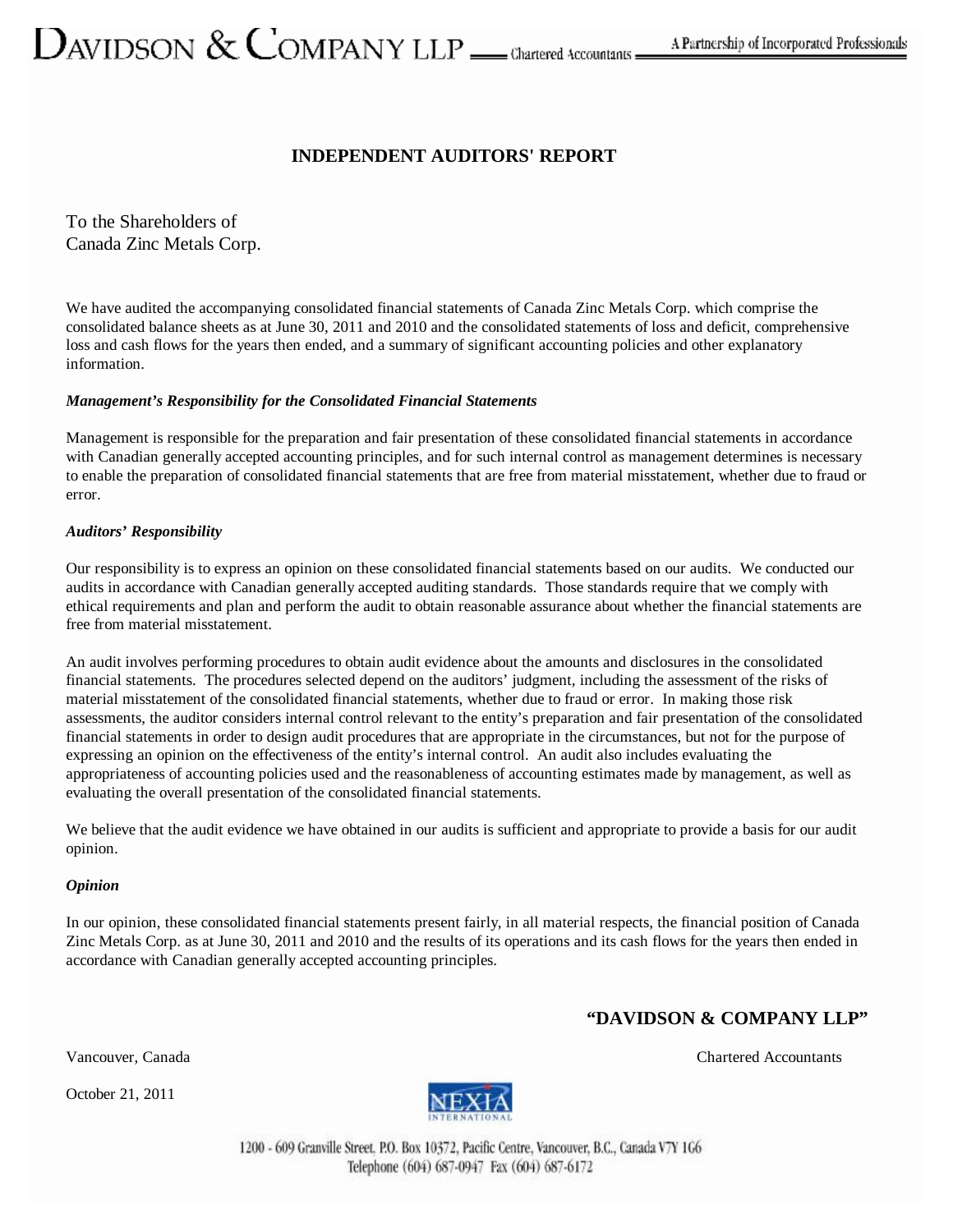CONSOLIDATED BALANCE SHEETS AS AT JUNE 30

|                                                                                                           | 2011             |              | 2010           |
|-----------------------------------------------------------------------------------------------------------|------------------|--------------|----------------|
| <b>ASSETS</b>                                                                                             |                  |              |                |
| <b>Current</b>                                                                                            |                  |              |                |
| Cash and cash equivalents                                                                                 | \$<br>15,501,154 | \$           | 9,281,997      |
| Short-term investments (Note 3)                                                                           | 4,609,000        |              |                |
| Receivables                                                                                               | 477,600          |              | 67,972         |
| METC recoverable (Note 7)                                                                                 | 1,611,149        |              | 921,063        |
| Prepaid expenses                                                                                          | 378,838          |              | 373,081        |
| Marketable securities (Note 4)                                                                            | 557,260          |              | 450,000        |
|                                                                                                           | 23,135,001       |              | 11,094,113     |
| Other assets (Note 5)                                                                                     | 309,000          |              | 89,000         |
| Equipment and leasehold improvements (Note 6)                                                             | 16,104           |              | 3,973          |
| Long-term prepaid expenses                                                                                | 192,145          |              | 75,000         |
|                                                                                                           | 57,874,907       |              | 52,179,664     |
| <b>Resource properties (Note 7)</b>                                                                       |                  |              |                |
|                                                                                                           | \$<br>81,527,157 | $\mathbb{S}$ | 63,441,750     |
| <b>LIABILITIES AND SHAREHOLDERS' EQUITY</b><br><b>Current</b><br>Accounts payable and accrued liabilities | \$<br>1,189,024  | S            | 1,295,366      |
| Due to related parties (Note 11)                                                                          |                  |              | 61,532         |
|                                                                                                           | 1,189,024        |              | 1,356,898      |
| Future income taxes (Note 9)                                                                              | 6,021,000        |              | 7,040,397      |
| <b>Shareholders' equity</b>                                                                               |                  |              |                |
| Capital stock (Note 8)                                                                                    | 93,486,827       |              | 72,370,651     |
| Contributed surplus (Note 8)                                                                              | 9,260,407        |              | 8,226,203      |
| Deficit                                                                                                   | (28,016,762)     |              | (25, 627, 399) |
| Accumulated other comprehensive income (loss) (Note 14)                                                   | (413, 339)       |              | 75,000         |
|                                                                                                           | 74,317,133       |              | 55,044,455     |

Subsequent events (Note 16)

On behalf of the Board:

*"Peeyush Varshney" "Praveen Varshney"* 

Peeyush Varshney, Director Praveen Varshney, Director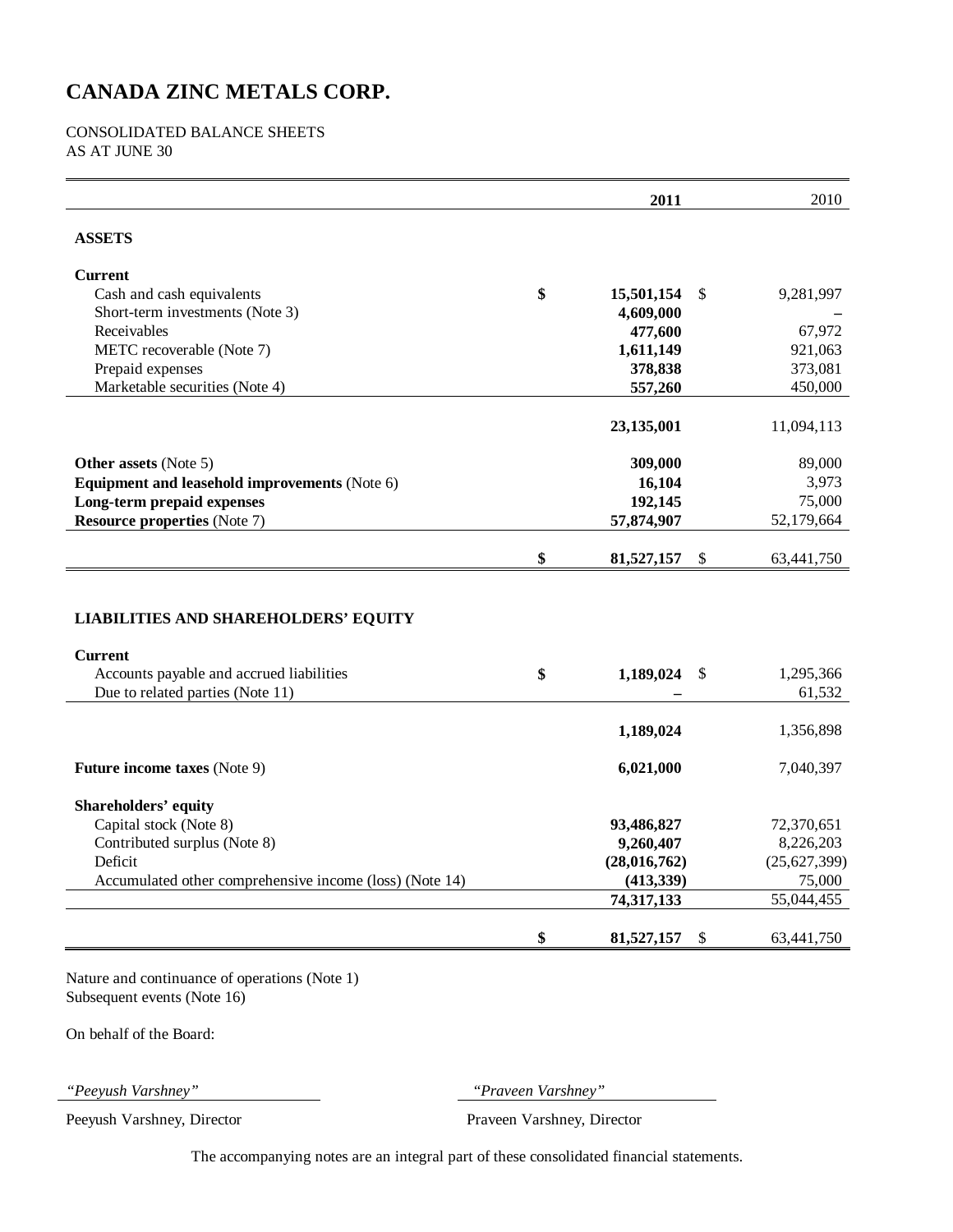CONSOLIDATED STATEMENTS OF LOSS AND DEFICIT FOR THE YEARS ENDED JUNE 30

|                                                      | 2011               | 2010                 |
|------------------------------------------------------|--------------------|----------------------|
|                                                      |                    |                      |
| <b>ADMINISTRATION EXPENSES</b>                       |                    |                      |
| Administration (Note 11)                             | \$<br>60,000       | \$<br>60,000         |
| Amortization                                         | 3,034              | 3,227                |
| Bonuses (Note 11)                                    | 434,613            | 226,750              |
| Consulting                                           | 802,042            | 677,215              |
| Directors fees (Note 11)                             | 3,000              |                      |
| Flow through taxes (Notes 7 and 9)                   | 74,434             | 601,595              |
| Interest and bank charges:                           |                    |                      |
| bank charges                                         | 3,205              | 3,369                |
| interest (Note 8)                                    | 13,242             | 54,689               |
| Investor relations                                   | 225,816            | 1,388                |
| Management fees (Note 11)                            | 150,000            | 150,000              |
| Office and miscellaneous                             | 66,321             | 51,524               |
| Professional fees                                    | 88,628             | 73,863               |
| Regulatory fees                                      | 31,920             | 14,975               |
| Rent                                                 | 58,795             | 61,028               |
| Stock-based compensation (Note 8)                    | 969,495            | 1,279,122            |
| Transfer agent fees                                  | 10,497             | 6,841                |
| Travel and promotion                                 | 105,114            | 73,647               |
| Wages and benefits                                   | 378,946            | 358,252              |
|                                                      |                    |                      |
| Loss before other items                              | (3,479,102)        | (3,697,485)          |
| <b>OTHER ITEMS</b>                                   |                    |                      |
| Interest and other income                            | 249,033            | 36,036               |
| Dividend income (Note 4)                             | 117,187            |                      |
| Loss on sale of marketable securities (Note 4)       | (18, 014)          |                      |
| Write-off of resource properties (Note 7)            | (221, 560)         | (5,843)              |
|                                                      | 126,646            | 30,193               |
|                                                      |                    |                      |
| Loss before income taxes                             | (3,352,456)        | (3,667, 292)         |
|                                                      |                    |                      |
| Future income tax (expense) recovery (Note 9)        | 963,093            | (5,525,814)          |
|                                                      |                    |                      |
| Loss for the year                                    | (2,389,363)        | (9,193,106)          |
| Deficit, beginning of year                           | (25,627,399)       | (16, 434, 293)       |
|                                                      |                    |                      |
| Deficit, end of year                                 | \$<br>(28,016,762) | \$<br>(25, 627, 399) |
|                                                      |                    |                      |
| Basic and diluted loss per common share              | \$<br>(0.02)       | \$<br>(0.10)         |
|                                                      |                    |                      |
| Weighted average number of common shares outstanding | 122,986,291        | 91,308,065           |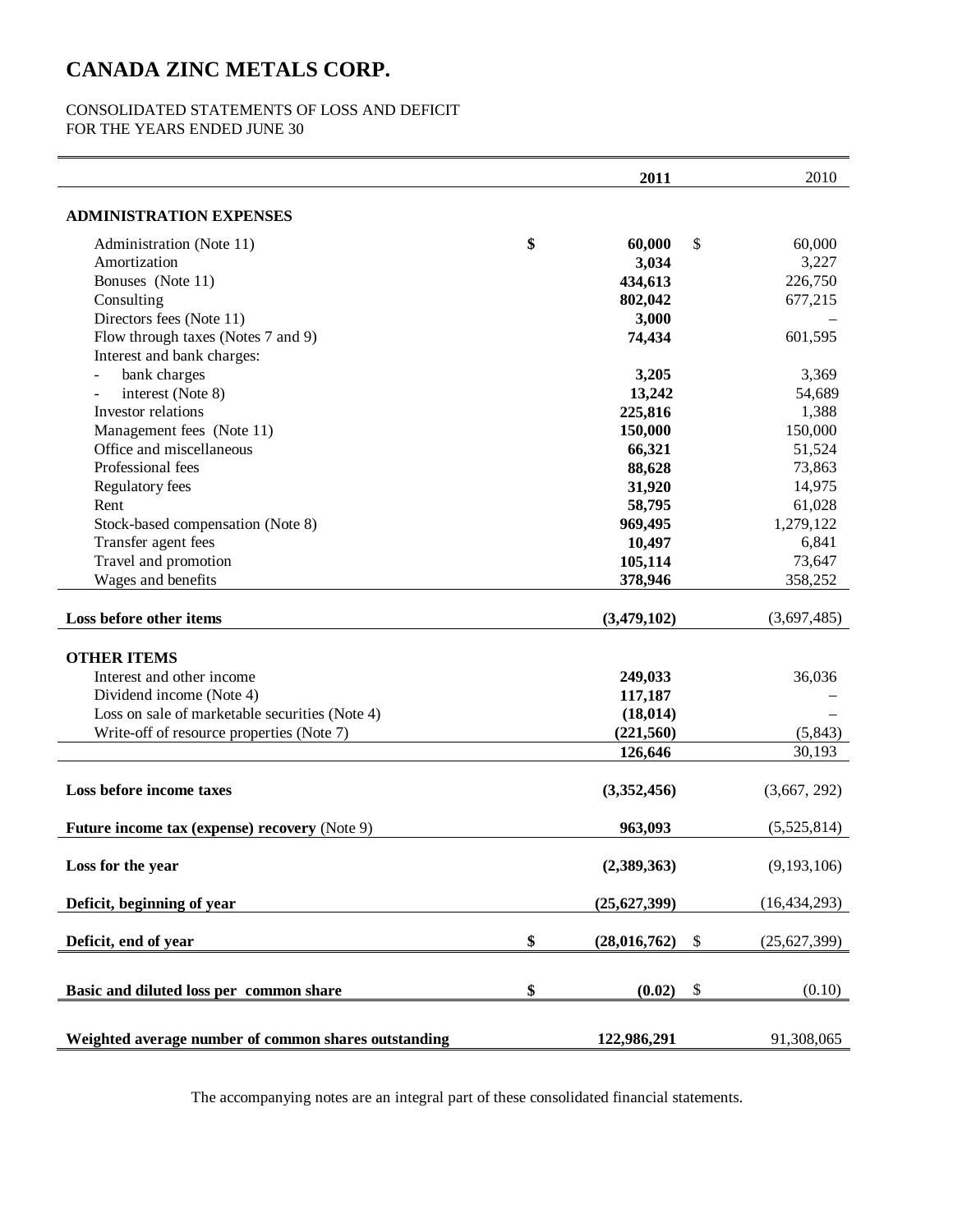#### CONSOLIDATED STATEMENTS OF COMPREHENSIVE LOSS FOR THE YEARS ENDED JUNE 30

|                                                                                    | 2011              |    | 2010        |
|------------------------------------------------------------------------------------|-------------------|----|-------------|
| Loss for the year before comprehensive loss                                        | \$<br>(2,389,363) | -S | (9,193,106) |
| Adjustment for the change in fair value of securities during the<br>year (Note 14) | (488, 339)        |    | 75,000      |
| Comprehensive loss for the year                                                    | \$<br>(2,877,702) |    | (9,118,106) |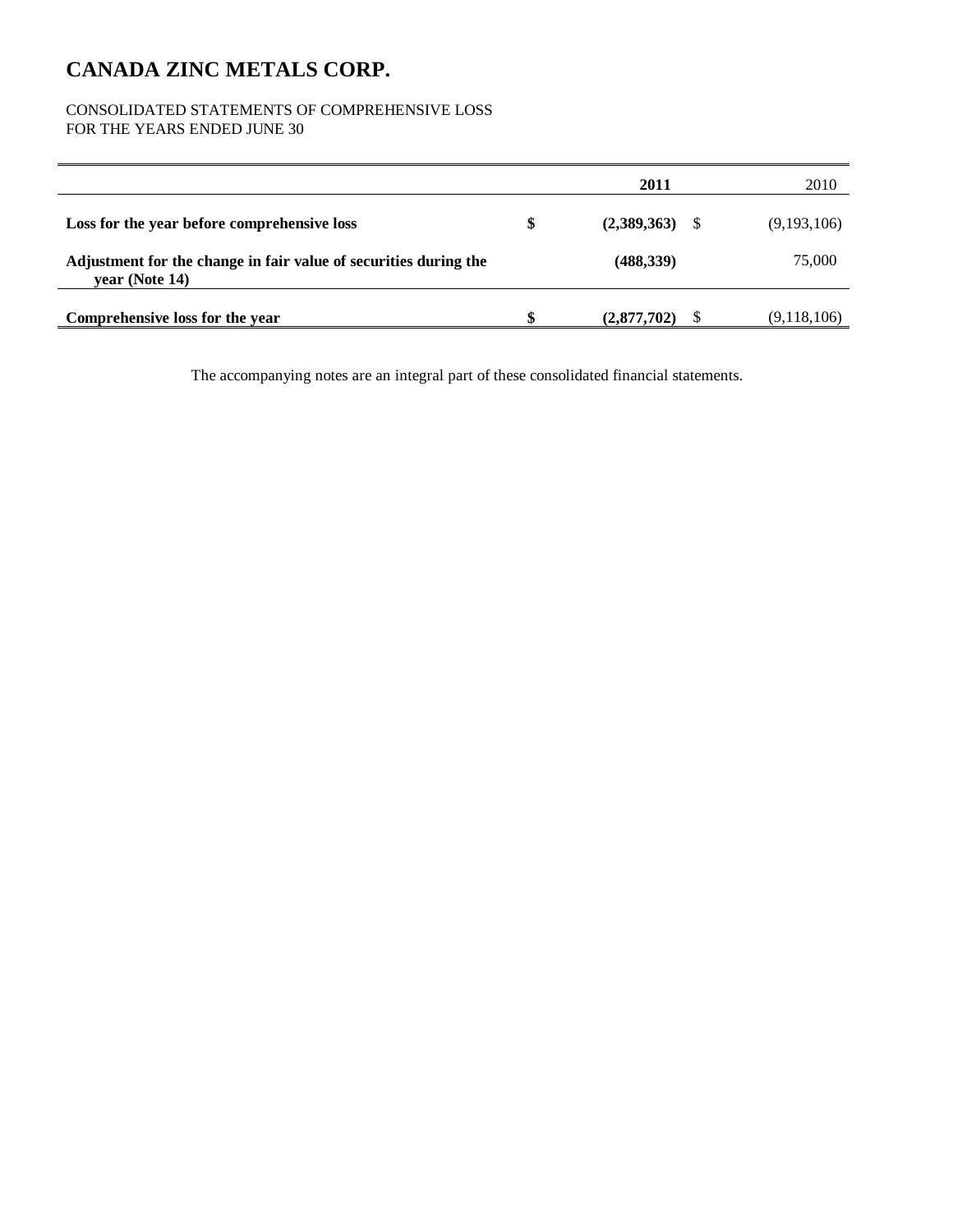#### CONSOLIDATED STATEMENTS OF CASH FLOWS FOR THE YEARS ENDED JUNE 30

|                                                                                                          | 2011              |               | 2010          |
|----------------------------------------------------------------------------------------------------------|-------------------|---------------|---------------|
| <b>CASH FLOWS FROM OPERATING ACTIVITIES</b>                                                              |                   |               |               |
| Loss for the year                                                                                        | \$<br>(2,389,363) | $\mathcal{S}$ | (9, 193, 106) |
| Items not affecting cash:                                                                                |                   |               |               |
| Amortization                                                                                             | 3,034             |               | 3,227         |
| Interest accrued                                                                                         | 13,242            |               | 54,689        |
| Stock-based compensation                                                                                 | 969,495           |               | 1,279,122     |
| Warrants received as dividends in kind (Note 4)                                                          | (117, 188)        |               |               |
| Loss on sale of marketable securities (Note 4)                                                           | 18,014            |               |               |
| Write-off of resource properties                                                                         | 221,560           |               | 5,843         |
| Future income tax expense (recovery) (Note 9)                                                            | (963,093)         |               | 5,525,814     |
| Changes in non-cash working capital items:                                                               |                   |               |               |
| (Increase) decrease in receivables                                                                       | (409, 628)        |               | 15,758        |
| METC recovered                                                                                           | 921,063           |               |               |
| Increase in prepaid expenses                                                                             | (5,757)           |               | (372, 388)    |
| Increase (decrease) in due from related parties                                                          | (7,828)           |               | 55,358        |
| Increase (decrease) in accounts payable and accrued                                                      | (501, 503)        |               | 624,724       |
| liabilities                                                                                              |                   |               |               |
| Cash used in operating activities                                                                        | (2,247,952)       |               | (2,000,959)   |
| <b>CASH FLOWS FROM INVESTING ACTIVITIES</b>                                                              | (496, 425)        |               |               |
| Marketable securities costs, net of proceeds on sale (Note 4)<br>Long-term prepaid expenses and deposits | (117, 145)        |               | (375,000)     |
| Short-term investments                                                                                   | (4,609,000)       |               |               |
| Other assets (Note 5)                                                                                    | (220,000)         |               |               |
| Equipment and leasehold improvements                                                                     | (15, 165)         |               |               |
| Resource property costs                                                                                  | (7, 199, 737)     |               | (1,558,002)   |
| Cash used in investing activities                                                                        | (12, 657, 472)    |               | (1,933,002)   |
|                                                                                                          |                   |               |               |
| <b>CASH FLOWS FROM FINANCING ACTIVITIES</b>                                                              |                   |               |               |
| Issuance of capital stock, net of issuance costs                                                         | 21,756,984        |               | 7,067,117     |
| Common shares repurchased (Note 8)                                                                       | (632, 403)        |               | (240, 553)    |
| Cash provided by financing activities                                                                    | 21,124,581        |               | 6,826,564     |
| Increase in cash and cash equivalents during the year                                                    | 6,219,157         |               | 2,892,603     |
| Cash and cash equivalents, beginning of year                                                             | 9,281,997         |               | 6,389,394     |
| Cash and cash equivalents, end of year                                                                   | \$<br>15,501,154  | \$            | 9,281,997     |
|                                                                                                          |                   |               |               |
| Cash and cash equivalents                                                                                |                   |               |               |
| Cash                                                                                                     | \$<br>81,513      | \$            | 65,371        |
| <b>Guaranteed Investment Certificates</b>                                                                | 15,419,641        |               | 9,216,626     |
|                                                                                                          | \$<br>15,501,154  | \$            | 9,281,997     |

**Supplemental disclosure with respect to cash flows** (Note 10)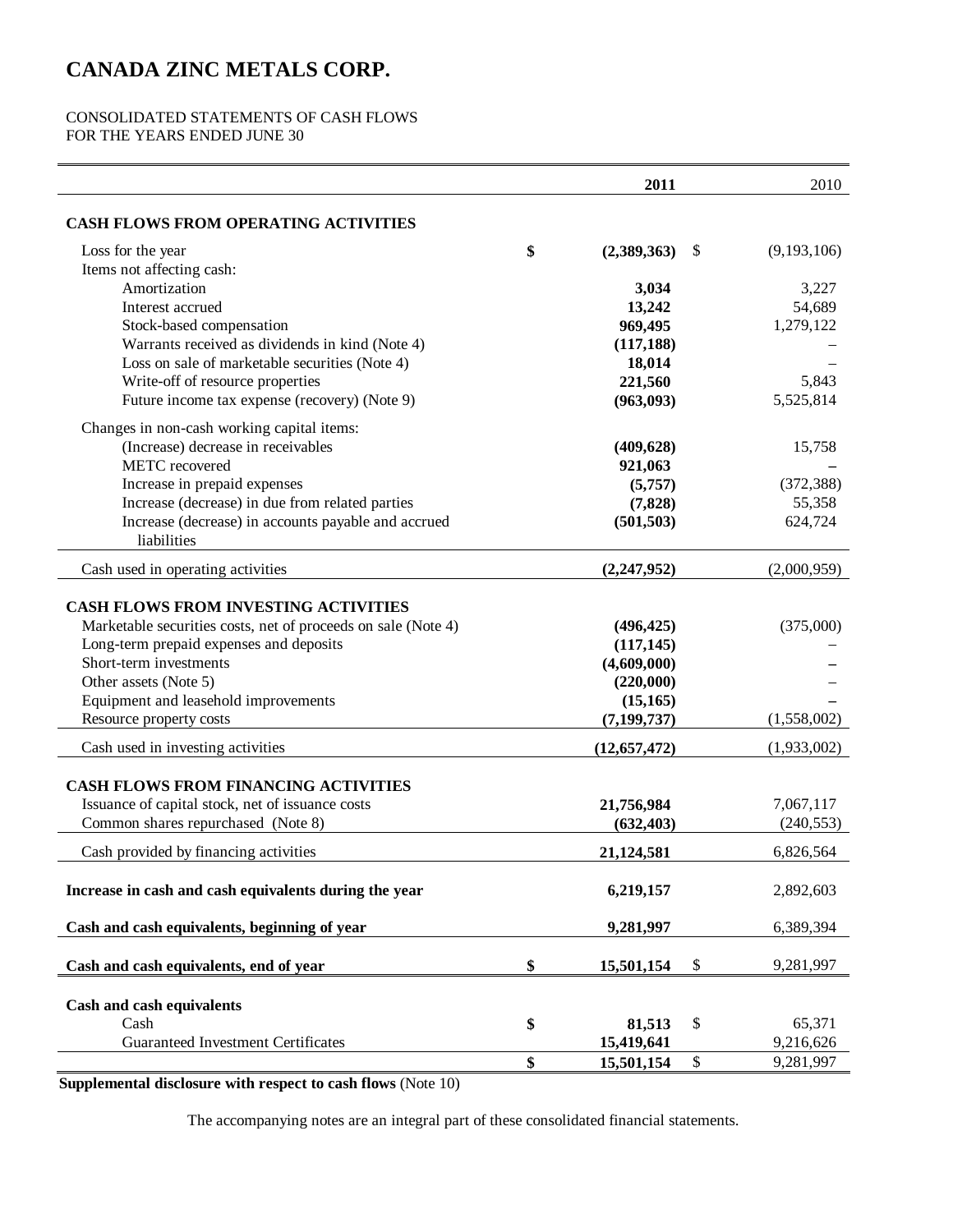### **CANADA ZINC METALS CORP.**  NOTES TO CONSOLIDATED FINANCIAL STATEMENTS

JUNE 30, 2011

#### **1. NATURE AND CONTINUANCE OF OPERATIONS**

Canada Zinc Metals Corp. (the "Company") is incorporated under the laws of the Province of British Columbia. The Company operates in one business segment, that being the exploration and development of resource properties in Canada, and has not yet determined whether these properties contain ore reserves that are economically recoverable. The recoverability of the amounts shown for resource properties and related deferred costs is dependent upon the existence of economically recoverable reserves, the ability of the Company to obtain necessary financing to complete their development, and upon future profitable production.

These consolidated financial statements have been prepared with the assumption that the Company will be able to realize its assets and discharge its liabilities in the normal course of business rather than through a process of forced liquidation. The continuing operations of the Company are dependent upon its ability to continue to raise adequate financing and to commence profitable operations in the future.

| June 30,                   | 2011                       |     | 2010                      |
|----------------------------|----------------------------|-----|---------------------------|
| Working capital<br>Deficit | 21,945,977<br>(28,979,855) | -SS | 9,737,215<br>(25,627,399) |

On February 23, 2007, the Company acquired 96% of the issued and outstanding capital stock of Ecstall Mining Corp. ("Ecstall"), a company engaged in the exploration and development of resource properties. During the year ended June 30, 2008, the Company acquired the remaining 4% of the issued and outstanding capital stock of Ecstall, increasing the Company's ownership interest to 100%.

Management believes the Company has sufficient working capital to maintain its operations and activities for the next fiscal year.

#### **2. SIGNIFICANT ACCOUNTING POLICIES**

#### **(a ) Principles of consolidation**

The accompanying consolidated financial statements have been prepared in accordance with accounting principles generally accepted in Canada and include the accounts of the Company and its wholly owned subsidiary, Ecstall. All inter-company transactions and balances have been eliminated upon consolidation.

#### **(b ) Use of estimates**

The preparation of financial statements in conformity with Canadian generally accepted accounting principles requires management to make estimates and assumptions that affect the reported amount of assets and liabilities and the disclosure of contingent assets and liabilities at the date of the financial statements and the reported amount of revenues and expenses during the year. Areas requiring the use of estimates include inputs used in the calculation of stock-based compensation, impairment of resource properties, and the calculation of future income tax liabilities. Actual results could differ from these estimates.

#### **(c ) Cash and cash equivalents**

The Company considers cash and cash equivalents to include cash on deposit and highly liquid short-term interest bearing fixed and variable rate Guaranteed Investment Certificates. Interest earned is recognized immediately in the statement of operations.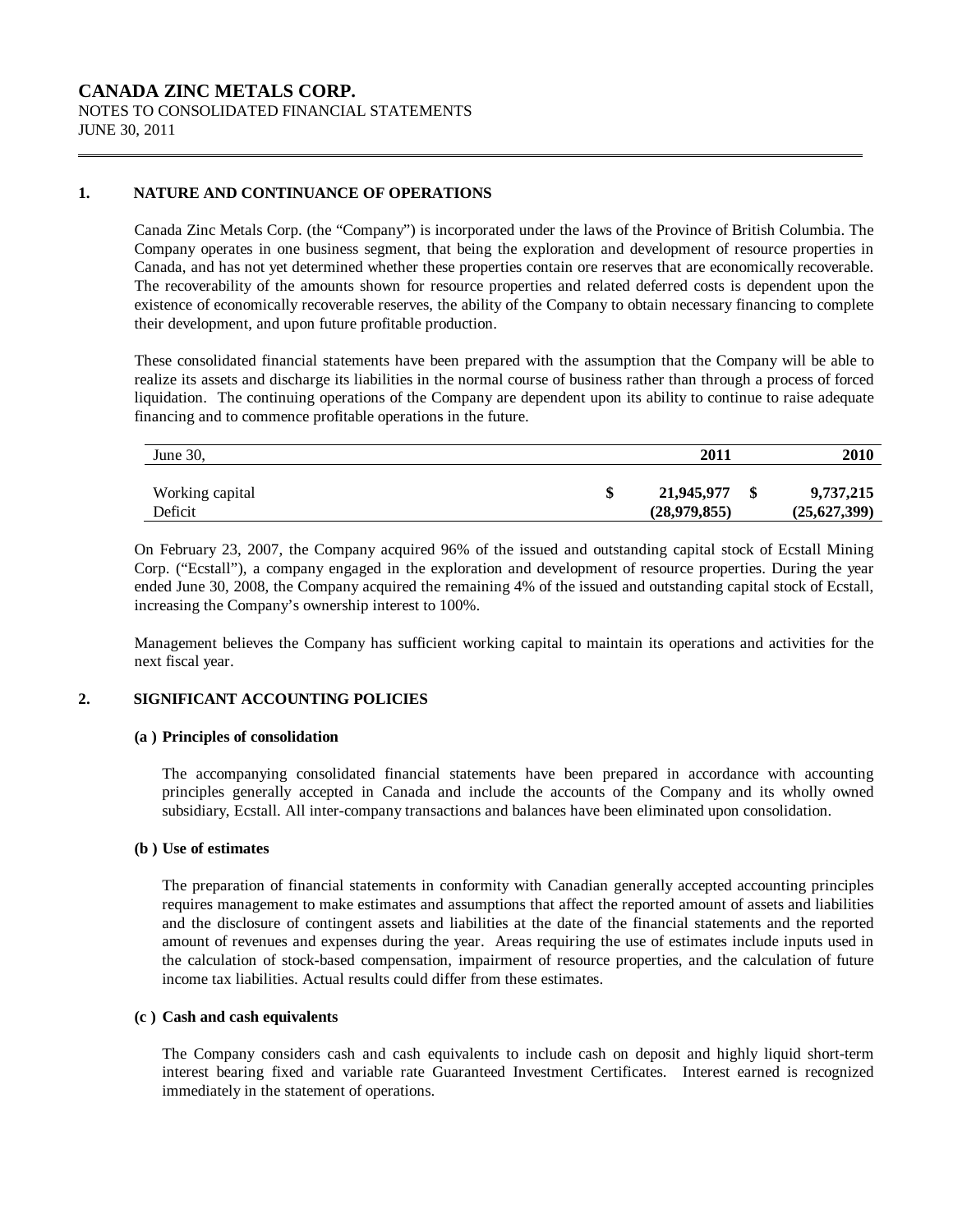NOTES TO CONSOLIDATED FINANCIAL STATEMENTS JUNE 30, 2011

#### **2. SIGNIFICANT ACCOUNTING POLICIES (cont'd…)**

#### **(d ) Equipment and leasehold improvements**

Equipment is recorded at cost less accumulated amortization and is amortized over their estimated useful lives using the declining-balance method at the following annual rates:

| Computers               | 30-45% |
|-------------------------|--------|
| Equipment and furniture | 20%    |

Leasehold improvements are amortized over the term of the lease using the straight-line method.

In the year of acquisition, one-half of the annual amortization is recorded.

#### **(e ) Resource properties**

The Company records its interests in resource properties and areas of geological interest at cost. All direct and indirect costs relating to the acquisition of these interests are capitalized on the basis of specific claim blocks or areas of geological interest until the properties to which they relate are placed into production, sold or management has determined there to be an impairment. These costs will be amortized on the basis of units produced in relation to the proven reserves available on the related property following commencement of production. Resource properties which are sold before that property reaches the production stage will have all revenues from the sale of the property credited against the cost of the property. Properties which have reached the production stage will have a gain or loss calculated based on the portion of that property sold.

The recorded cost of resource exploration interests is based on cash paid, the value of share considerations and exploration and development costs incurred. The recorded amount may not reflect recoverable value as this will be dependent on the development program, the nature of the mineral deposit, commodity prices, adequate funding and the ability of the Company to bring its projects into production.

Management evaluates each resource interest on a reporting period basis or as changes in events and circumstances warrant, and makes a determination based on exploration activity and results, estimated future cash flows and availability of funding as to whether costs are capitalized or charged to operations. Resource property interests, where future cash flows are not reasonably determinable, are evaluated for impairment based on management's intentions and determination of the extent to which future exploration programs are warranted and likely to be funded.

The amounts shown for resource properties and deferred exploration costs represent costs incurred to date, and do not necessarily represent present or future values which are entirely dependent upon the economic recovery from production or from disposal.

#### **(f ) METC recoverable**

Mining exploration tax credits from the Government of British Columbia for certain exploration expenditures incurred in British Columbia are treated as a reduction of the exploration costs of the respective mineral property.

#### **(g ) Deferred exploration costs**

The Company defers all exploration costs relating to mineral properties and areas of geological interest until the properties to which they relate are placed into production, sold, abandoned or management has determined there to be an impairment.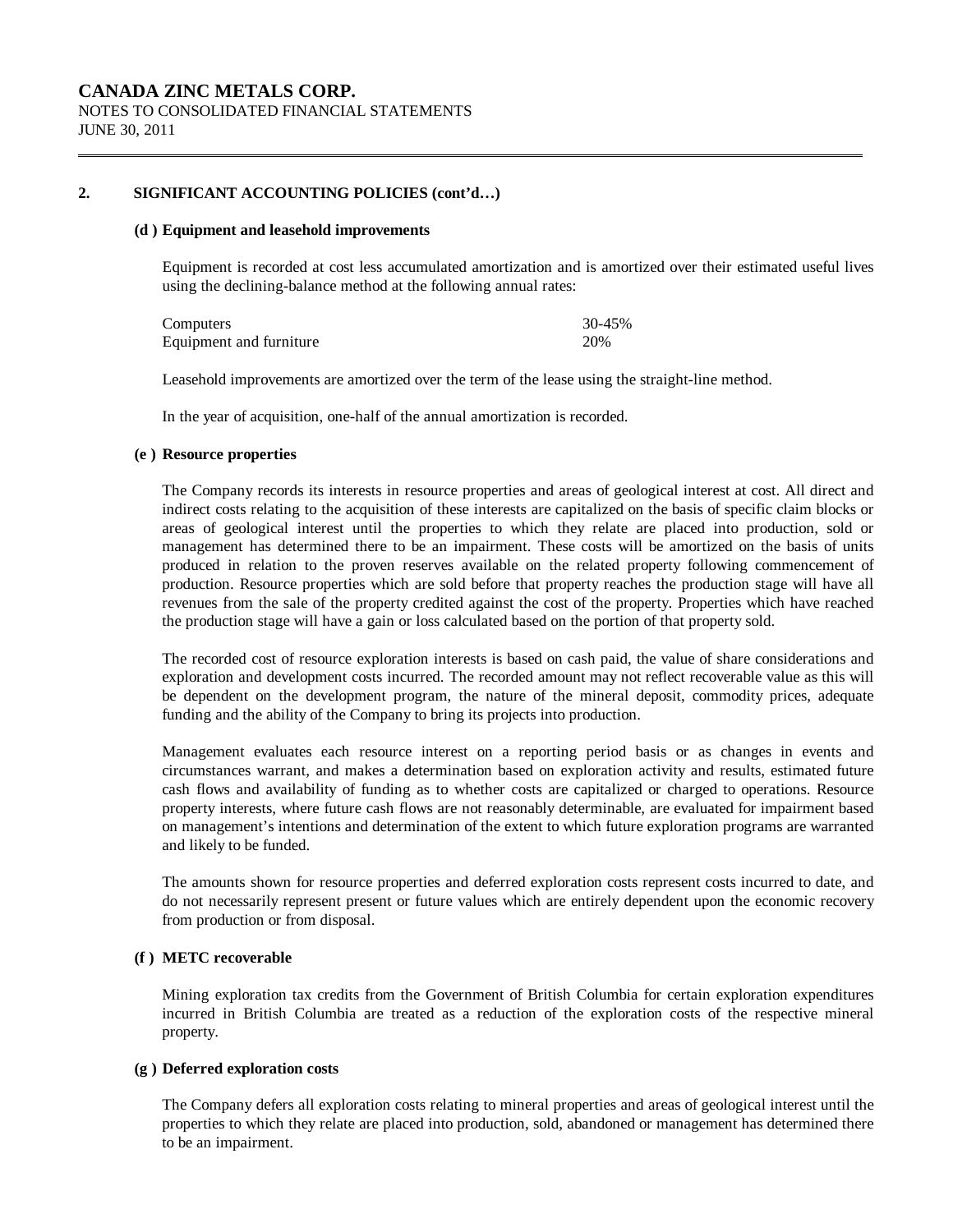NOTES TO CONSOLIDATED FINANCIAL STATEMENTS JUNE 30, 2011

#### **2. SIGNIFICANT ACCOUNTING POLICIES (cont'd…)**

#### **(g) Deferred exploration costs (cont'd…)**

These costs will be amortized on the basis of units produced in relation to the estimated reserves available on the related property following commencement of production or written-off to operations in the period related properties are abandoned.

#### **(h ) Asset retirement obligations**

The Company recognizes the fair value of a liability for an asset retirement obligation in the year in which it is incurred when a reasonable estimate of fair value can be made. The carrying amount of the related long-lived asset is increased by the same amount as the liability. The Company does not have any significant asset retirement obligations for the years presented.

#### **(i ) Impairment of long-lived assets**

The carrying values of long-lived assets with fixed or determinable lives are reviewed for impairment whenever events or changes in circumstances indicate the recoverable value may be less than the carrying amount. Recoverable value determinations are based on management's estimates of undiscounted future net cash flows expected to be recovered from specific assets or groups of assets through use or future disposition. Impairment charges are recorded in the period in which determination of impairment is made by management.

Assets with indefinite or indeterminable lives are not amortized and are reviewed for impairment on a reporting basis using fair value determinations through management's estimate of recoverable value.

#### **(j ) Flow-through shares**

Canadian tax legislation permits a company to issue flow-through shares whereby the deduction for tax purposes relating to qualified resource expenditures is claimed by the investors rather than the Company. Recording these expenditures for accounting purposes gives rise to taxable temporary differences.

When flow-through expenditures are renounced, a portion of the future income tax assets that were not recognized in previous years, due to the recording of a valuation allowance, are recognized as recovery of income taxes in the statement of loss and deficit.

#### **(k ) Stock-based compensation**

The Company uses the fair value method whereby the Company recognizes compensation costs for the granting of all stock options and direct awards of stock using the Black-Scholes option pricing model. Any consideration paid on the exercise of stock options is credited to capital stock.

#### **(l ) Loss per share**

The Company uses the treasury stock method to compute the dilutive effect of options, warrants and similar instruments. Under this method, the dilutive effect on loss per common share is recognized on the use of the proceeds that could be obtained upon exercise of options, warrants and similar instruments. It assumes that the proceeds would be used to purchase common shares at the average market price during the year. For the years presented, this calculation proved to be anti-dilutive.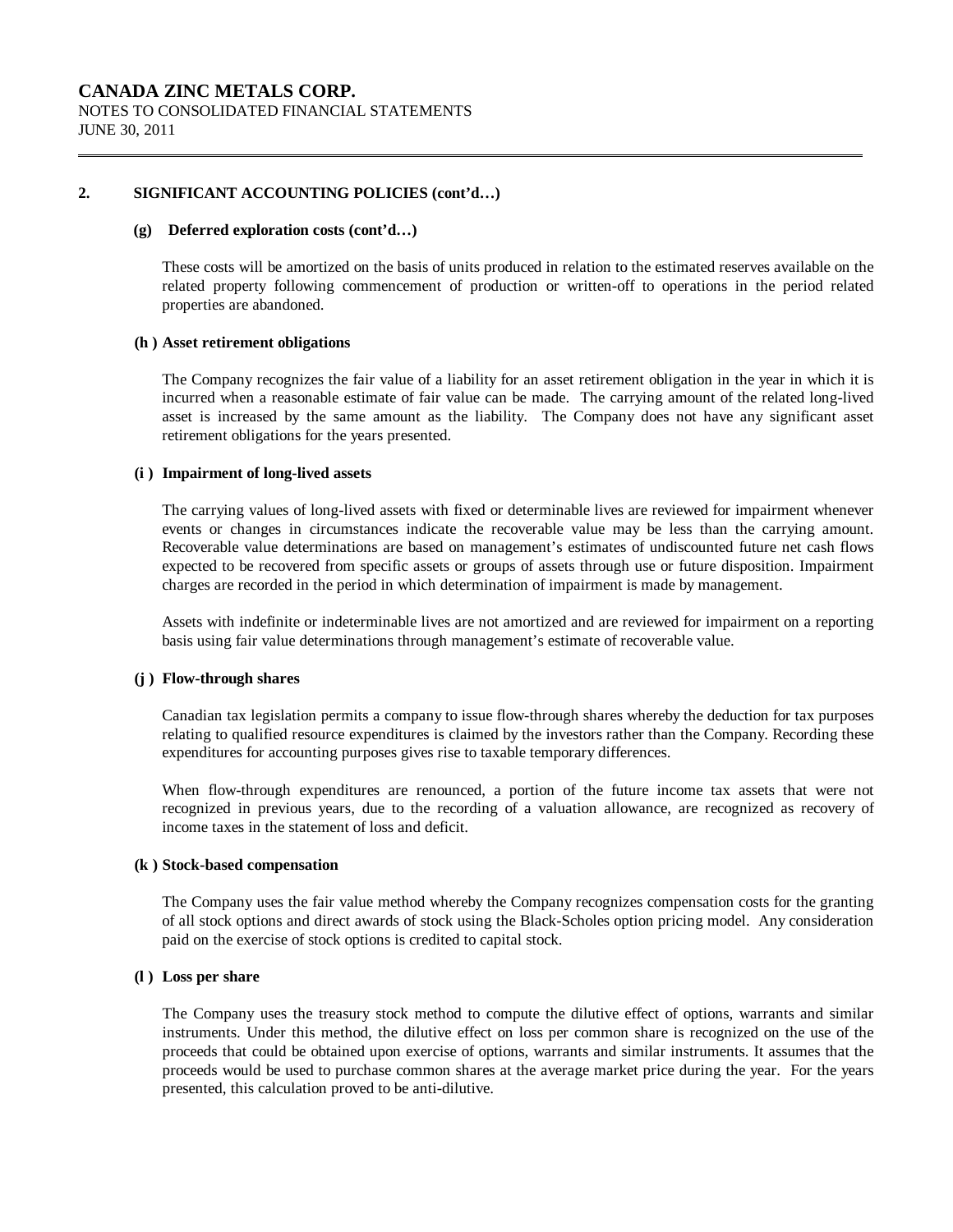#### **2. SIGNIFICANT ACCOUNTING POLICIES (cont'd…)**

#### **(l) Loss per share (cont'd…)**

Basic loss per common share is calculated using the weighted average number of common shares outstanding during the year and does not include outstanding options and warrants.

#### **(m )Financial instruments**

All financial instruments are classified into one of five categories: held-for-trading, held-to-maturity investments, loans and receivables, available-for-sale financial assets or other financial liabilities. All financial instruments and derivatives are measured in the balance sheet at fair value except for loans and receivables, held-to maturity investments and other financial liabilities which are measured at amortized cost. Subsequent measurement and changes in fair value will depend on their initial classification as follows. Held-for-trading financial assets are measured at fair value and changes in fair value are recognized in net income. Available-forsale financial instruments are measured at fair value with changes in fair value recorded in other comprehensive income until the instrument is derecognized or impaired.

The Company has classified its cash and cash equivalents as held-for-trading. Short-term investments and marketable securities are classified as available-for-sale. Receivables and METC recoverable are classified as loans and receivables. Accounts payable and accrued liabilities as well as due to related parties are classified as other financial liabilities, all of which are measured at amortized cost.

The CICA Handbook Section 3862, Financial Instruments – Disclosures, and Section 3863, Financial Instruments Presentation, revised and enhanced disclosure requirements while carrying forward presentation requirements. These new sections placed increased emphasis on disclosure about the nature and extent of risks arising from financial instruments and how the entity manages those risks.

Disclosure is also required on the inputs used in making fair value measurements, including their classification within a hierarchy that prioritizes their significance. The three levels of the fair value hierarchy are:

Level 1 – Unadjusted quoted prices in active markets for identical assets or liabilities;

Level 2 – Inputs other than quoted prices that are observable for the asset or liability either directly or indirectly; and

Level 3 – Inputs that are not based on observable market data.

The Company has included disclosure recommended by this section in Note 13 to these consolidated financial statements.

#### **(n ) Income taxes**

Income taxes are accounted for using the asset and liability method. Under this method of tax allocation, future tax assets and liabilities are determined based on differences between the financial statement carrying amounts of existing assets and liabilities and their respective tax bases ("temporary differences") and losses carried forward. Future income tax assets and liabilities are measured using the enacted tax rates expected to be in effect when the temporary differences are likely to reverse. The effect on future tax assets and liabilities of a change in tax rates is recognized in income in the period that includes the date of enactment or substantive enactment. The amount of future income tax assets recognized is limited to the amount that is more likely than not to be realized.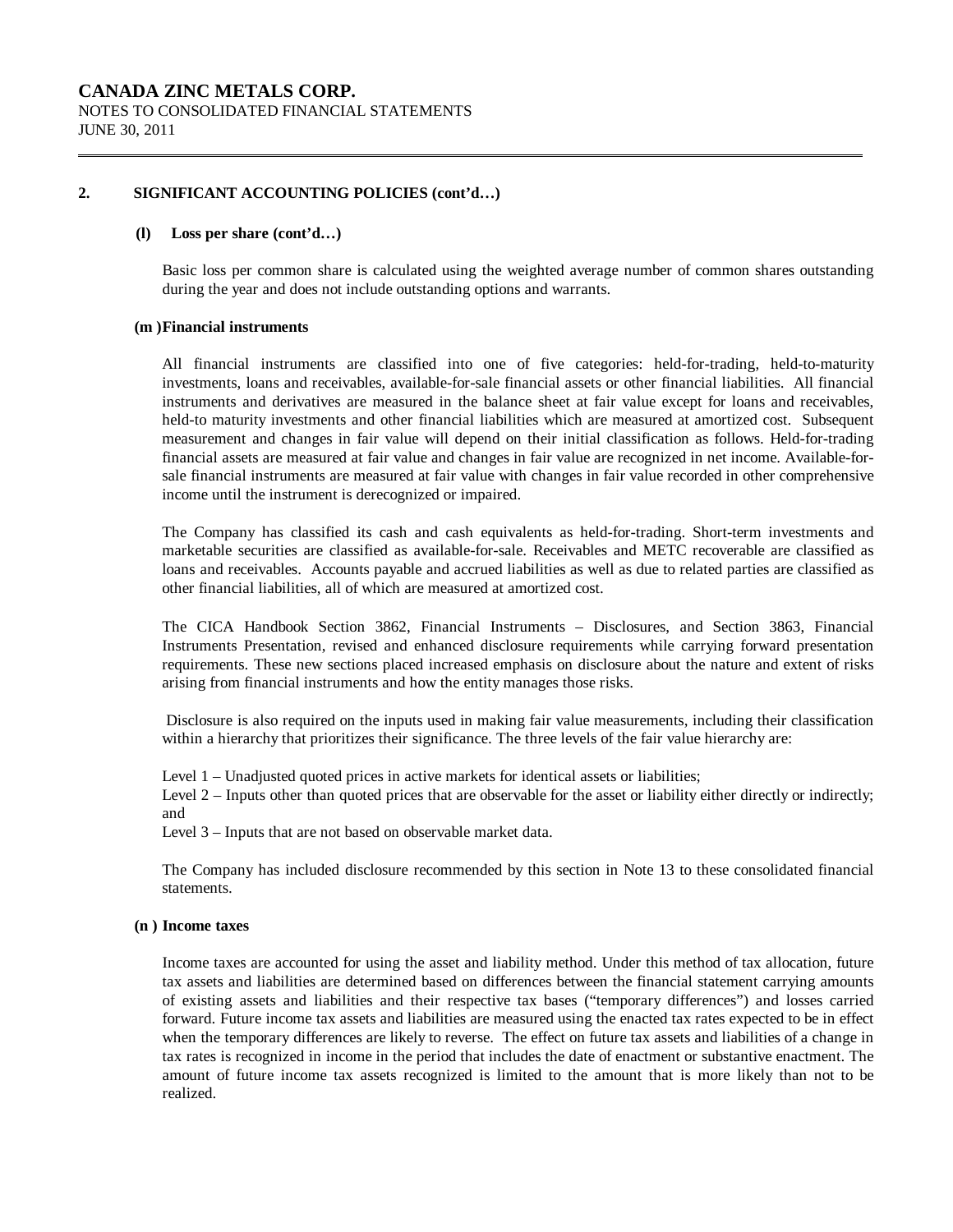#### **2. SIGNIFICANT ACCOUNTING POLICIES (cont'd…)**

#### **(o ) Comparative figures**

Certain comparative figures have been reclassified to conform to the current year's presentation.

#### **(p ) Recent accounting pronouncements**

#### *International Financial Reporting Standards*

In 2006, the Canadian Accounting Standards Board ("AcSB") published a strategic plan that will significantly affect financial reporting requirements for Canadian companies. The AcSB strategic plan outlines the convergence of Canadian generally accepted accounting principles ("GAAP") with International Financial Reporting Standards ("IFRS") over an expected five year transitional period. In February 2008, the AcSB announced that 2011 is the changeover date for publicly-listed companies to use IFRS, replacing Canada's own GAAP. The date is for interim and annual financial statements relating to fiscal years beginning on or after January 1, 2011. The transition date of July 1, 2010 will require the restatement for comparative purposes of amounts reported by the Company for the year ended June 30, 2011.

The Company's IFRS transition plan includes internal training, external consulting on complex issues and Board and Audit Committee oversight. The Company continues to monitor and assess the impact of convergence of Canadian GAAP and IFRS.

#### **3. SHORT-TERM INVESTMENTS**

Short-term investments consist of two highly liquid Canadian dollar denominated guaranteed investment certificates with terms to maturity greater than ninety days, but not more than one year, all of which are classified as availablefor-sale. At June 30, 2011, the instruments were yielding an average fixed annual interest rate of 1.8%. The fair market value of the Company's short-term investments approximates its carrying value at the balance sheet date.

#### **4. MARKETABLE SECURITIES**

During fiscal 2010, the Company invested \$375,000 by subscribing for 1,875,000 units of TNR Gold Corp. ("TNR") at a price of \$0.20 per unit.

During the year ended June 30, 2011, TSX-V approved TNR's Plan of Arrangement that involved the spin-out of TNR's lithium and rare metals property interests ("Spin-Out") into a separate public company, International Lithium Corp. ("ILC"). The ILC common shares and common share purchase warrants commenced trading on the TSX-V on May 24, 2011. Pursuant to the Plan of Arrangement, the Company exchanged every common share in TNR for one new share of TNR and one-quarter of one common share of ILC, resulting in 1,875,000 new shares of TNR and 468,750 shares of ILC. The Company allocated the costs of the original TNR shares to new TNR shares and ILC shares based on the distribution ratio and stock prices of new shares after the Spin-Out.

In addition, the Company received 468,750 ILC share purchase warrants as a part of the plan of arrangement. Each ILC warrant is exercisable for two years to acquire one additional share of ILC at \$0.375. The warrants were issued to ILC shareholders as dividends in kind and recorded by the Company at a fair market value, based on the quoted market price of ILC warrant as at May 24, 2011. The Company recorded dividend income of \$117,188 for 468,750 ILC share purchase warrants received in the Spin-Out.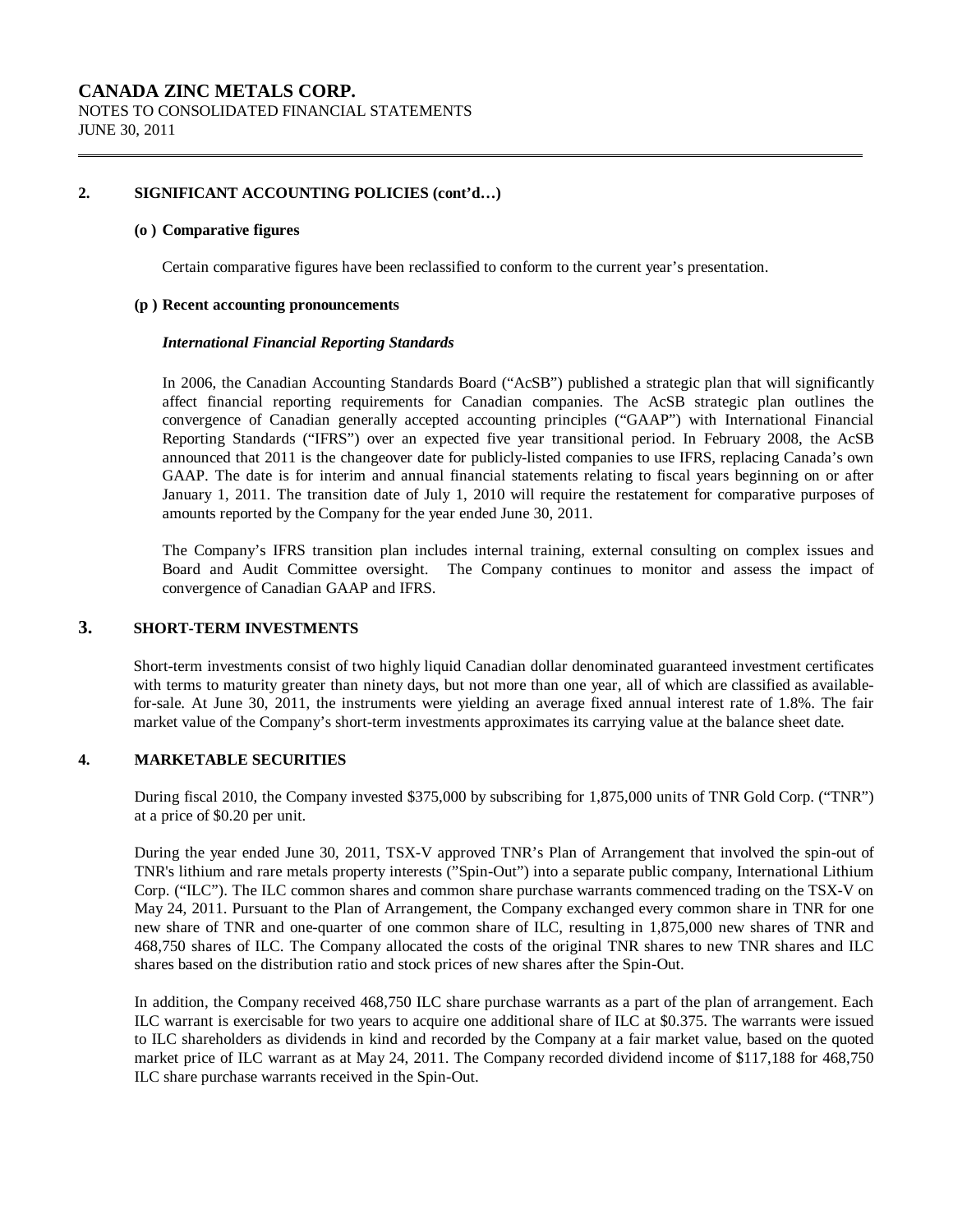NOTES TO CONSOLIDATED FINANCIAL STATEMENTS JUNE 30, 2011

#### **4. MARKETABLE SECURITIES (cont'd…)**

| June 30,                                               |    | <b>TNR</b> shares |     | ILC shares |   | <b>ILC</b> warrants |  |
|--------------------------------------------------------|----|-------------------|-----|------------|---|---------------------|--|
|                                                        |    |                   |     |            |   |                     |  |
| Spin-Out distribution ratio                            |    | 1:1               |     | 1:0.25     |   | 1:0.25              |  |
| Stock/Warrant price at May 24, 2011                    | \$ | 0.175             | S   | 0.500      | S | 0.250               |  |
| Percent allocation of cost base to original TNR shares |    | 58.33%            |     | 41.67%     |   | N/A                 |  |
| Adjusted cost base per share                           | \$ | 0.117             | \$. | 0.333      | S | 0.250               |  |
| Number of securities received in the Spin-Out          |    | 1,875,000         |     | 468,750    |   | 468,750             |  |
| Adjusted cost base total                               | S  | 218,750           | \$  |            | S | 117,188             |  |
|                                                        |    |                   |     | 156,250    |   |                     |  |

During the year ended June 30, 2011, the Company sold 68,750 ILC shares at an average price of \$0.26 per share for net cash proceeds of \$17,678, and 68,500 ILC share purchase warrants at an average price of \$0.07 for net cash proceeds of \$4,350. The Company realized a pre-tax loss of \$18,014 on sale of these securities.

As of June 30, 2011, the quoted market value of new TNR shares was \$140,625 (2010-\$450,000), quoted market value of ILC shares was \$90,000 (2010 – \$NIL) and quoted value of ILC warrants was \$16,010 (2010-\$NIL).

During the year ended June 30, 2011, the Company invested \$518,453 by purchasing 248,500 shares of Gold Hawk Resources Inc. ("GHK") in the open market at an average price of \$2.09 per share. The quoted market value of GHK shares as of June 30, 2011 was \$310,625.

The Company included net unrealized losses for the period on marketable securities of \$488,339 (2010 –\$75,000 unrealized gain) in other accumulated comprehensive income (loss) in the shareholders' equity section of the consolidated balance sheets.

#### **5. OTHER ASSETS**

Other assets comprise a reclamation bond of  $$309,000$   $(2010 - $89,000)$  posted as a security deposit with the Government of British Columbia in relation to the Akie and Kechika Regional properties.

#### **6. EQUIPMENT AND LEASEHOLD IMPROVEMENTS**

|                                                                   |    | Cost                      |    | 2011<br>Accumulated<br>Amortization |     | Net Book<br>Value | Cost                       |     | 2010<br>Accumulated<br>Amortization |    | Net Book<br>Value     |
|-------------------------------------------------------------------|----|---------------------------|----|-------------------------------------|-----|-------------------|----------------------------|-----|-------------------------------------|----|-----------------------|
| Computers<br>Equipment and furniture<br>Leasehold<br>improvements | S. | 15,840<br>18,260<br>2,522 | -S | 13,689<br>4,307<br>2,522            | S   | 2,151<br>13,953   | \$14,909<br>4,026<br>2,522 | \$  | 12,574<br>2,598<br>2,312            | S  | 2,335<br>1,428<br>210 |
|                                                                   | S. | 36.622                    | -S | 20.518                              | \$. | 16.104            | \$ 21,457                  | \$. | 17.484                              | -S | 3.973                 |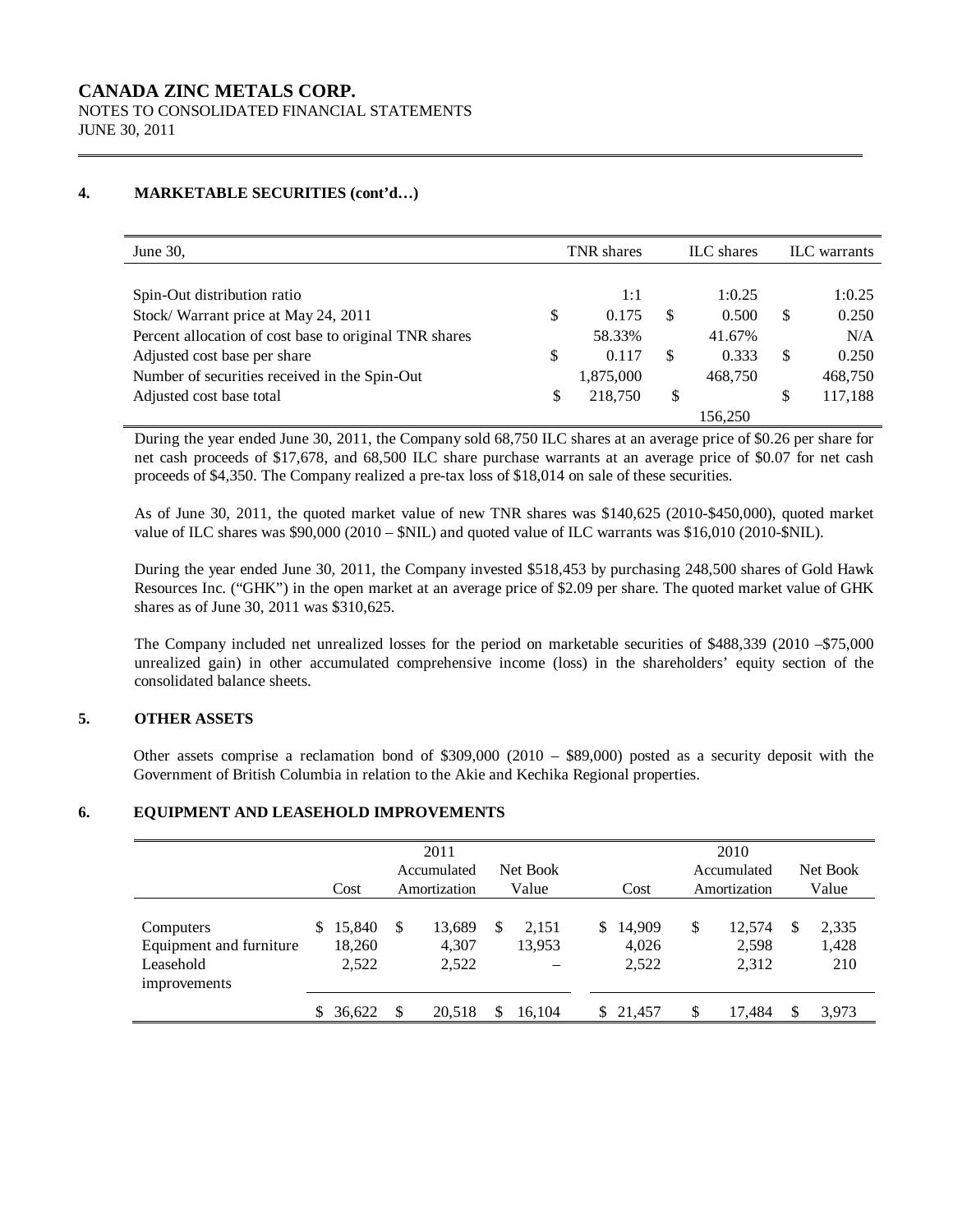#### NOTES TO CONSOLIDATED FINANCIAL STATEMENTS JUNE 30, 2011

#### **7. RESOURCE PROPERTIES**

Title to resource properties involves certain inherent risks due to the difficulties of determining the validity of certain claims as well as the potential for problems arising from the frequently ambiguous conveyancing history characteristic of many resource properties. The Company has investigated title to all of its resource properties and, to the best of its knowledge, title to all of its properties are in good standing.

#### **DA Property, Northwest Territories**

On August 1, 2006, the Company entered into a joint venture agreement where by the Company holds 8.2% undivided interest in the mineral claims and three mineral leases, the latter subject to a 10% underlying NPI, a 5% GOR and a 5% NSR. Pursuant to an amended and restated Mineral Property Option Agreement, dated August 30, 1998, the Company has the option to reduce the GOR and NSR interests to 2.25% and 2%, respectively, and eliminate entirely the NPI by completing certain share issuances and cash payments to the original property owner within 90 days of a production decision. The other joint venture participants are Shear Minerals Ltd. (58.2%), the project operator, International Samuel Exploration Corp. (25.4%) and New World Resources Inc. (8.2%).

During the year ended June 30, 2011, the Company wrote-off the carrying amount of \$221,560 related to the DA Properties as the Company has no further exploration plans for these properties in the foreseeable future.

#### **Akie Property, British Columbia**

The Company owns a 100% interest in the Akie property, which resulted from Company expenditures and the acquisition of Ecstall Mining Corporation (Note 1).

#### **Kechika Regional, British Columbia**

During fiscal 2007, the Company acquired the following properties pursuant to the acquisition of Ecstall Mining Corporation:

- Kechika South Properties, Omineca Mining Division. The Company owns a 100% interest in two properties,
- Kechika North Properties, Liard Mining Division. The Company owns a 100% interest in three properties of which, certain claims are subject to a 0.5% net smelter royalty.

#### **The following table summarizes resource property expenses by property.**

|                                                                         | <b>Akie Property</b> |                       |    | Kechika<br><b>Regional</b> |    | DA        | <b>Total</b>        |
|-------------------------------------------------------------------------|----------------------|-----------------------|----|----------------------------|----|-----------|---------------------|
| <b>Acquisition Costs:</b><br>Balance, June 30, 2009<br><b>Additions</b> | \$                   | 24, 173, 329<br>2,000 | -S | 328,432                    | -S | 71,535    | 24,573,296<br>2,000 |
| Balance, June 30, 2010                                                  |                      | 24, 175, 329          |    | 328,432                    |    | 71,535    | 24,575,296          |
| <b>Additions</b>                                                        |                      |                       |    | 348                        |    |           | 348                 |
| Write-off                                                               |                      |                       |    |                            |    | (71, 535) | (71, 535)           |
| Balance, June 30, 2011                                                  |                      | 24, 175, 329          |    | 328,780                    |    |           | 24,504,109          |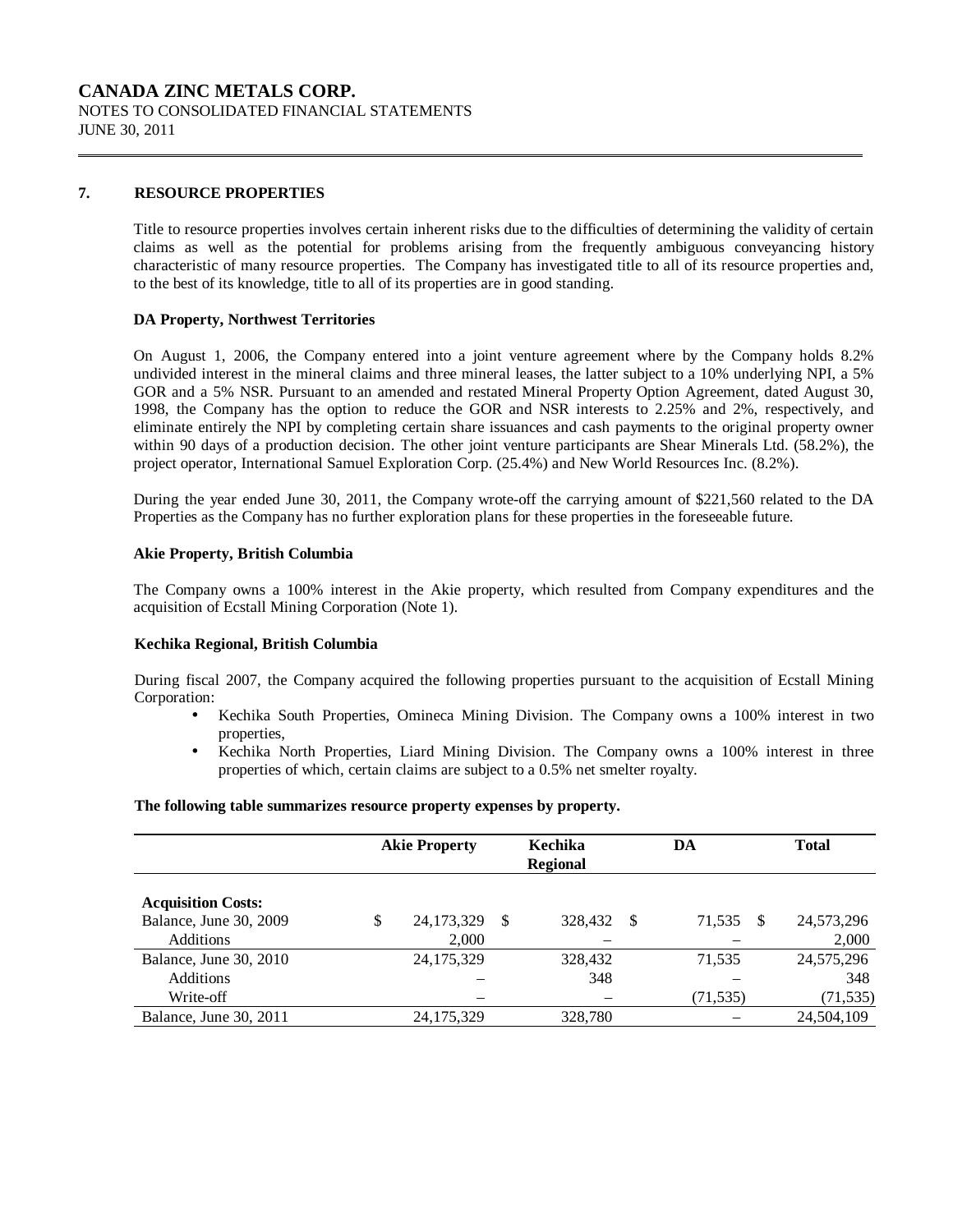NOTES TO CONSOLIDATED FINANCIAL STATEMENTS JUNE 30, 2011

#### **7. RESOURCE PROPERTIES (cont'd…)**

|                                    | <b>Akie Property</b>   | Kechika<br><b>Regional</b> | <b>DA</b>                | <b>Total</b> |
|------------------------------------|------------------------|----------------------------|--------------------------|--------------|
| <b>Deferred Exploration Costs:</b> |                        |                            |                          |              |
| Balance, June 30, 2009             | 25,695,058             | 702,512                    | 150,025                  | 26,547,595   |
| Additions:                         |                        |                            |                          |              |
| Geological consulting              | 495,362                | 220,047                    |                          | 715,409      |
| Camp operating                     | 188,715                | 249,974                    |                          | 438,689      |
| Drilling                           | 487,282                |                            |                          | 487,282      |
| Community consultations            | 159,069                |                            |                          | 159,069      |
| Environmental studies              | 109,072                |                            |                          | 109,072      |
| Metallurgical analysis             | 52,200                 |                            |                          | 52,200       |
| Road and transportation            | 21,958                 |                            |                          | 21,958       |
| Less:                              |                        |                            |                          |              |
| Write-off of camp equipment        | (5,843)                |                            |                          | (5,843)      |
| <b>METC</b> (2008)                 | (921,063)              |                            |                          | (921,063)    |
| Balance, June 30, 2010             | 26,281,810             | 1,172,533                  | 150,025                  | 27,604,368   |
| Surface drilling program:          |                        |                            |                          |              |
| Camp equipment                     | 102,738                |                            |                          | 102,738      |
| Camp operating                     | 180,951                |                            |                          | 180,951      |
| Drilling                           | 4,838,253              | 15,033                     |                          | 4,853,286    |
| Geology                            | 182,085                | 16,193                     |                          | 198,278      |
| Work assessment fees               | 72,336                 | 18,284                     |                          | 90,620       |
| Total surface drilling             | 5,376,363              | 49,510                     |                          | 5,425,873    |
| Geotechnical program:              | 631,852                |                            |                          | 631,852      |
| Camp operating                     | 314,953                |                            |                          | 314,953      |
| Trail construction                 | 600,177                | $\overline{\phantom{0}}$   |                          | 600,177      |
| Total geotechnical program         | 1,546,982              |                            |                          | 1,546,982    |
| Community consultations            | 210,000                |                            |                          | 210,000      |
| Environmental studies              | 236,940                |                            |                          | 236,940      |
| Underground engineering            | 92,227                 |                            |                          | 92,227       |
| Economical assessment              | 8,682                  |                            |                          | 8,682        |
| Metallurgical analysis             | 6,900                  |                            |                          | 6,900        |
| Less:                              |                        |                            |                          |              |
| Write-off                          |                        |                            | (150, 025)               | (150, 025)   |
| <b>METC (2009)</b>                 | (1,611,149)            |                            |                          | (1,611,149)  |
| Balance, June 30, 2011             | 32,148,755             | 1,222,043                  | $\overline{\phantom{0}}$ | 33,370,798   |
| June 30, 2011                      | \$<br>56,324,084<br>\$ | 1,550,823<br>\$            | \$                       | 57,874,907   |

The Company applies for the 20% British Columbia Mining Exploration Tax Credit ("METC") and the enhanced tax credit of an additional 10% for Mountain Pine Beetle affected areas, on qualified mining exploration costs incurred.

During the year ended June 30, 2011, the Company received \$921,063 in METC for its fiscal 2008 application.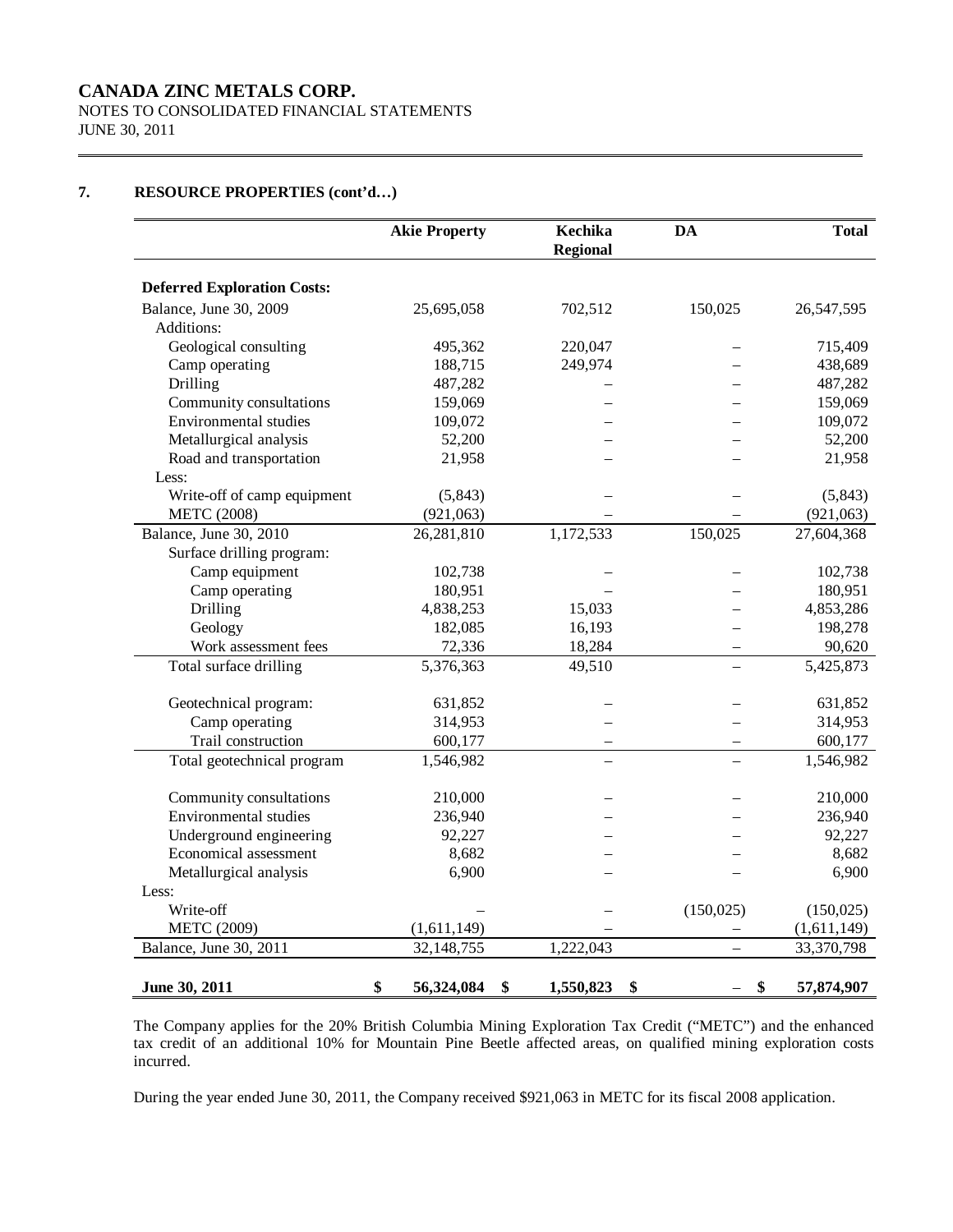#### NOTES TO CONSOLIDATED FINANCIAL STATEMENTS JUNE 30, 2011

#### **7. RESOURCE PROPERTIES (cont'd…)**

During the year ended June 30, 2011, the Company received the Canada Revenue Agency's ("CRA") assessment and preliminary approval of \$1,611,149 in METC for its fiscal 2009 application. The Company recorded this amount in METC recoverable with a corresponding reduction in Resource Properties on the consolidated balance sheet as at June 30, 2011.

In September 2009, the Company issued 7,863,778 flow-through common shares for gross proceeds of \$7,077,400. The flow-through agreements require the Company to renounce certain deductions for Canadian exploration expenditures incurred on the Company's resource properties. The Company was unable to incur exploration expenditures between the September 2008 flow-through share issuance and December 31, 2009 to the extent it originally anticipated.

The Company filed the amendments to eligible Canadian exploration expenditures previously renounced to the flowthrough shareholders that subscribed for the Company's common shares in fiscal 2009. As a result of the expenditure shortfall and the amendment of the previous renunciations of explorations expenditures, the Company paid \$601,595 in part XII.6 tax for 2009 and an additional \$54,689 in interest.

As at June 30, 2011, the Company fully spent the required amount of the flow-through funds on eligible exploration expenditures, which were renounced to the flow-through shareholders for the 2010 calendar year.

During the year ended June 30, 2011, the Company accrued \$74,434 in additional part XII.6 tax on flow-through funds raised in 2009 upon receipt of the CRA's flow-through assessment and paid the amount subsequent to the year ended June 30, 2011.

During the year ended June 30, 2010, the Company wrote-off \$5,843 of obsolete camp equipment which was no longer in use.

#### **8. CAPITAL STOCK AND CONTRIBUTED SURPLUS**

#### **(a ) Authorized and issued**

|                                           | Number of<br><b>Shares</b> | Amount       | Contributed<br>Surplus |
|-------------------------------------------|----------------------------|--------------|------------------------|
| Authorized                                |                            |              |                        |
| Unlimited common shares without par value |                            |              |                        |
|                                           |                            |              |                        |
| Balance, June 30, 2009                    | 88,468,914                 | \$64,084,820 | \$                     |
|                                           |                            |              | 8,406,348              |
| Exercise of options (ii)                  | 3,492,500                  | 2,492,347    | (1,642,847)            |
| Exercise of warrants (iii)                | 5,750,000                  | 3,450,000    |                        |
| Private placement (i)                     | 5,000,000                  | 3,000,000    |                        |
| Share issuance costs (i)                  |                            | (232, 383)   |                        |
| Stock-based compensation                  |                            |              | 1,279,122              |
| Balance, June 30, 2010                    | 102.711.414                | 72.794.784   | 8.042.623              |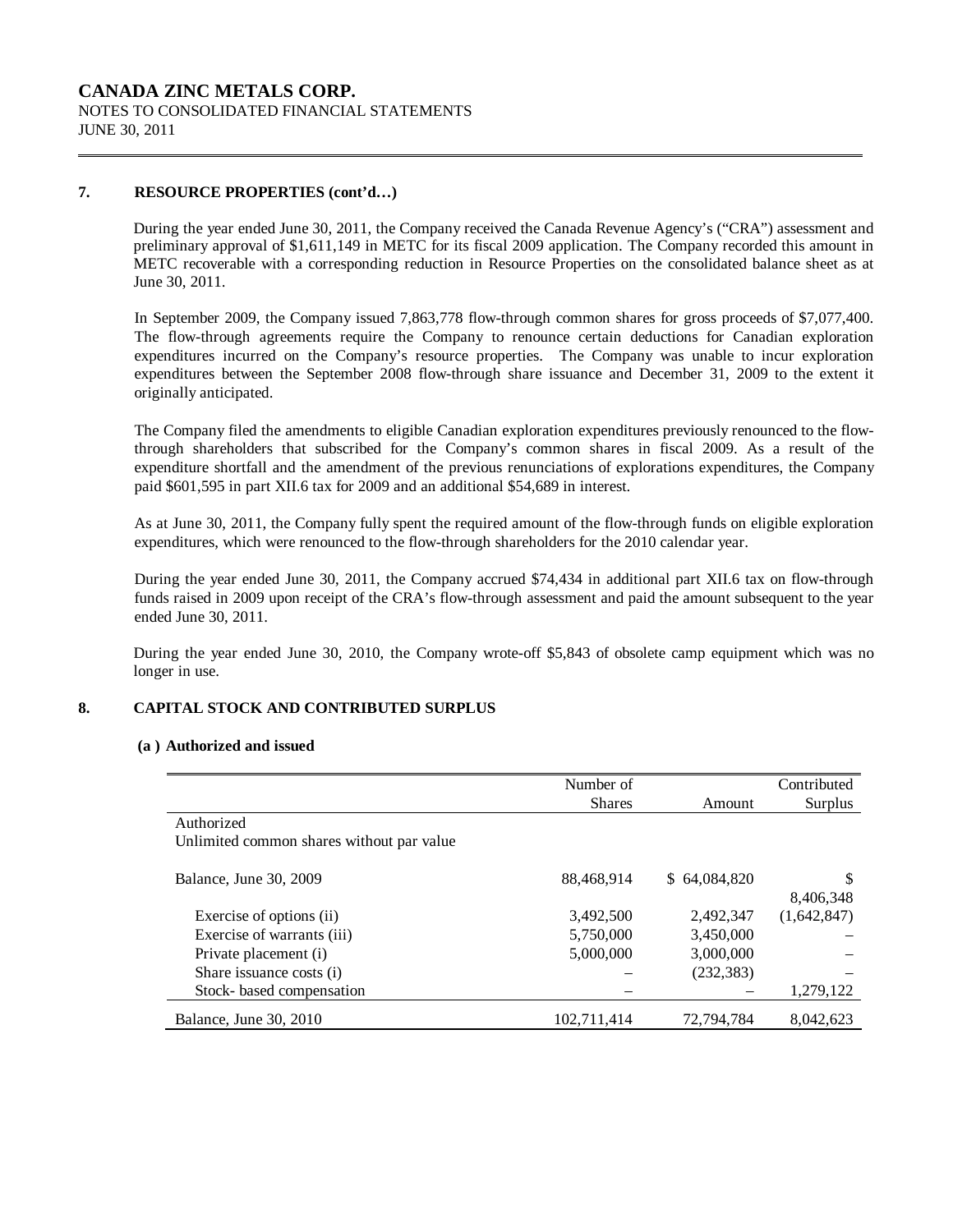NOTES TO CONSOLIDATED FINANCIAL STATEMENTS JUNE 30, 2011

#### **8. CAPITAL STOCK AND CONTRIBUTED SURPLUS (cont'd…)**

#### **(a) Authorized and issued (cont'd…)**

|                                                                           | Number of<br><b>Shares</b> | Amount          | Contributed<br>Surplus |
|---------------------------------------------------------------------------|----------------------------|-----------------|------------------------|
| Balance, June 30, 2010                                                    | 102,711,414                | 72,794,784      | 8,042,623              |
| Repurchase of capital stock – Normal Course<br>Issuer Bid $("NCIB")$ (iv) | (590,000)                  | (424,133)       | 183,580                |
| Balance, June 30, 2010                                                    | 102, 121, 414              | 72,370,651      | 8,226,203              |
| Private placements (i)(ii)                                                | 36, 231, 224               | 21,730,650      |                        |
| Share issuance costs (i)                                                  |                            | (168, 912)      |                        |
| Exercise of options (iii)                                                 | 895,000                    | 493,850         | (242,300)              |
| Shares repurchased and returned to treasury (iv)                          | (792, 500)                 | (559,800)       | 192,776                |
| Stock-based compensation                                                  |                            |                 | 969,495                |
| <b>Balance, June 30, 2011</b>                                             | 138,455,138                | 93,866,439      | 9,146,174              |
| Repurchase of capital stock $-$ NCIB (iv)                                 | (560,000)                  | (379, 612)      | 114,233                |
| <b>Balance, June 30, 2011</b>                                             | 137,895,138                | 93,486,827<br>S | \$9,260,407            |

During the year ended June 30, 2011:

- (i) the Company completed a non-brokered private placement with Tongling Nonferrous Metals Group Holdings Co. Ltd. ("Tongling") of 31,386,224 units at a price of \$0.5735 per unit for total gross proceeds of \$18,000,000. Each unit consists of one common share and one half of a common share purchase warrant. Each whole warrant will entitle the purchaser to purchase, at any time within 24 months from closing, one additional common share of the Company at a price of \$0.675 during the first year and at a price of \$0.775 during the second year.
- (ii) the Company completed a non-brokered flow-through private placement of 4,845,000 units at a price of \$0.77 per unit for gross proceeds of \$3,730,650. Each unit consists of one flow-through common share and one-half share purchase warrant of the Company. Each whole warrant will entitle the holder to purchase one additional common share at a price of \$0.95 for a period of 18 months from closing.
- (iii) the Company paid cash share issue costs of \$225,216 (\$168,912, net of tax effects) in connection with the private placements in (i) and (ii).
- (iv) an aggregate of 895,000 stock options were exercised at a weighted average price of \$0.28 per share and 895,000 common shares were issued for total proceeds of \$251,550. In addition, a reallocation of \$242,300 from contributed surplus to share capital was recorded on the exercise of these options.
- (v) The Company received TSX Venture Exchange ("TSXV") approval to extend a normal course issuer bid ("NCIB") to purchase at market price up to 5,135,570 common shares, being approximately 5% of the Company's issued and outstanding common shares through the facilities of the TSXV. The new bid commenced on August 1, 2010 and will stay open for 12 months.

The Company repurchased 1,352,500 of its common shares for a total consideration of \$632,403 at a weighted average price of \$0.47 per share under the NCIB, of which \$939,412 was recorded as a reduction to capital stock for the assigned value of the shares, and \$307,009 was allocated to contributed surplus.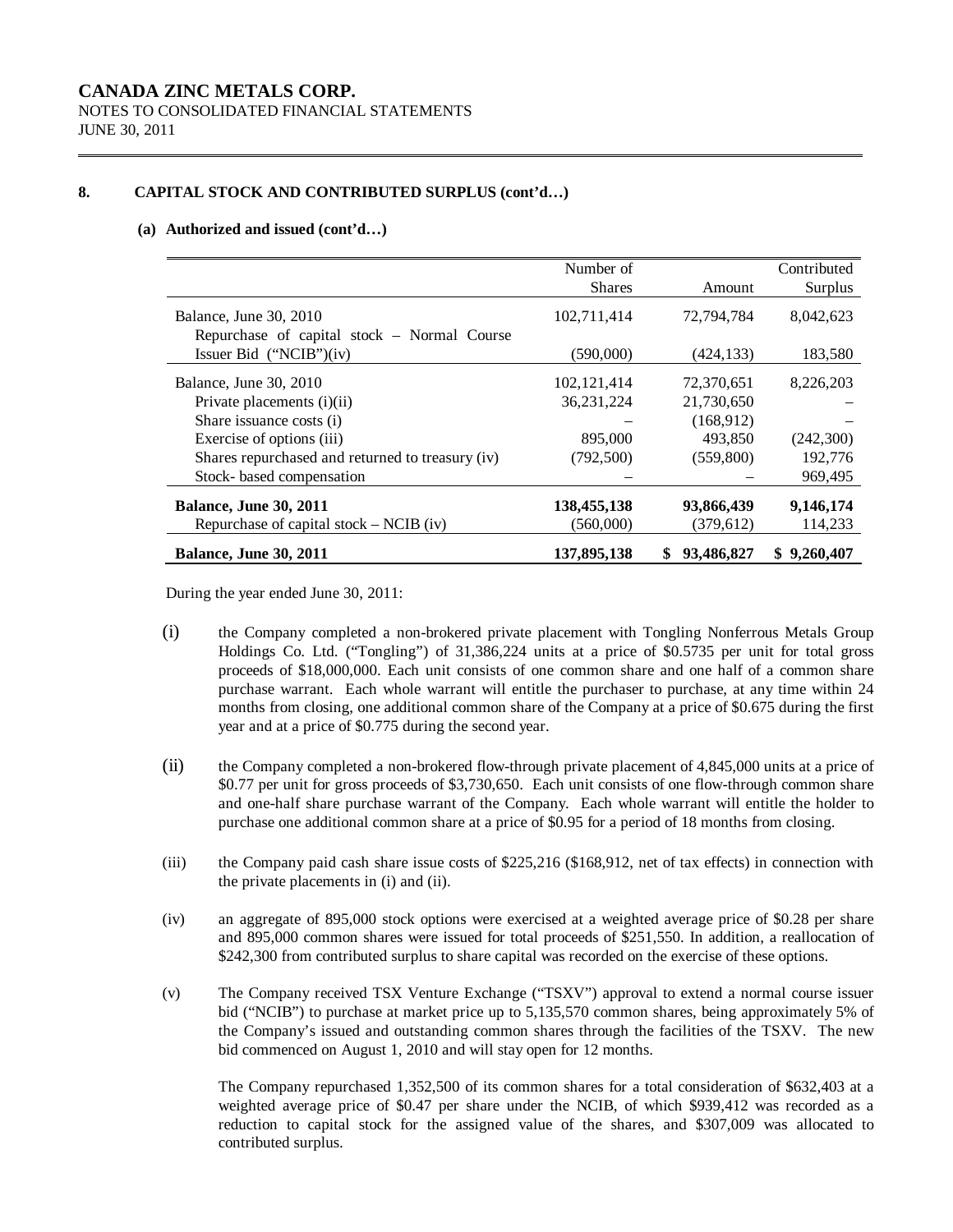#### **8. CAPITAL STOCK AND CONTRIBUTED SURPLUS (cont'd…)**

#### **(a) Authorized and issued (cont'd…)**

The total NCIB purchases are summarized as follows:

|                  | August 1, 2009 to July<br>August 1, 2010 to<br>31, 2010<br>June 30, 2011 |         | <b>Total NCIB</b><br>purchases |           |
|------------------|--------------------------------------------------------------------------|---------|--------------------------------|-----------|
| Number of shares |                                                                          | 744,000 | 1,198,500                      | 1,942,500 |
| Purchase price   |                                                                          | 311.501 | 561.455                        | 872.956   |

The purchases are made in accordance with the policies and rules of the TSXV. The Company will pay the market price of the common shares at the time of acquisition and will not purchase more than 2% of the total issued and outstanding common shares within any 30 day period.

A total of 1,382,500 common shares, of which 590,000 were repurchased during fiscal 2010, were cancelled and returned to the Company's treasury.

During the year ended June 30, 2010:

- (vi) the Company completed a non-brokered private placement of 5,000,000 units at a price of \$0.60 per unit for total gross proceeds of \$3,000,000. Each unit consists of one common share and one half of a common share purchase warrant. Each whole warrant entitles the holder to purchase, at any time within 18 months from closing, one common share of the Company at a price of \$0.80. The Company paid \$210,000 as a finder's fee and another \$22,383 was paid in regulatory costs on this private placement.
- (vii) an aggregate of 3,492,500 stock options were exercised at a price ranging from \$0.20 per share to \$0.25 per share and a total of 3,492,500 common shares were issued for total proceeds of \$849,500. In addition, a reallocation of \$1,642,847 from contributed surplus to share capital was recorded on the exercise of these options.
- (viii) 5,750,000 share purchase warrants were exercised by Tongling Nonferrous Metals Group Holdings Co. Ltd. ("Tongling") at a price of \$0.60 per share and 5,750,000 common shares were issued for total proceeds of \$3,450,000.
- (ix) the Company received TSX Venture Exchange ("TSXV") approval to commence a normal course issuer bid ("NCIB") to purchase at market price up to 4,423,445 of its common shares, representing approximately 5% of the Company's issued and outstanding common shares as at June 30, 2009. The NCIB commenced on July 31, 2009 and stayed open for 12 months. During the year ended June 30, 2010, the Company had repurchased 590,000 shares of its common shares for a total consideration of \$240,553 at a weighted average price of \$0.41 per share under the NCIB, of which \$424,133 was recorded as a reduction to capital stock for the assigned value of the shares, and \$183,580 was allocated to contributed surplus.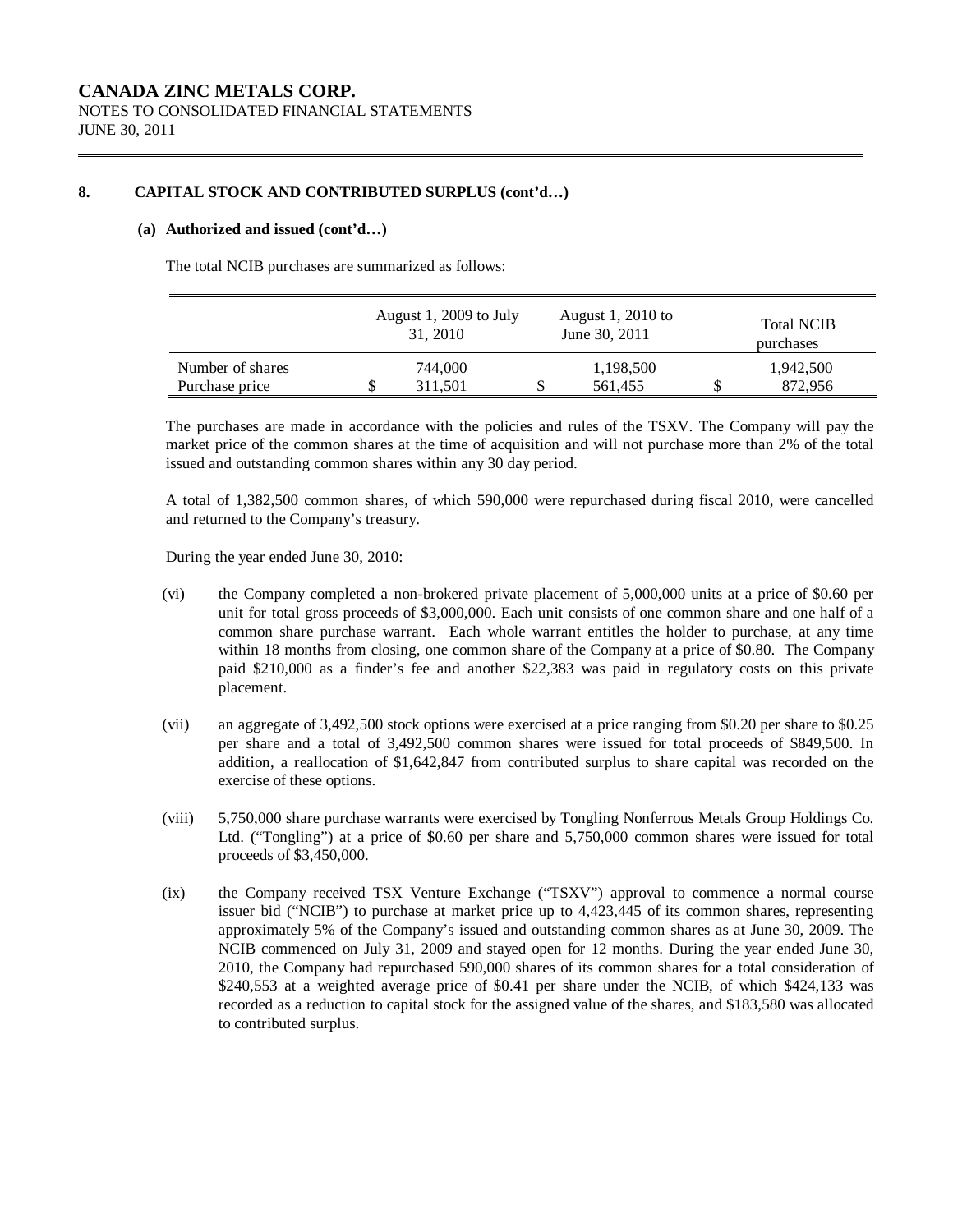#### **8. CAPITAL STOCK AND CONTRIBUTED SURPLUS (cont'd…)**

#### **(b) Stock options**

The Company has adopted a 20% fixed stock option plan whereby the Company has reserved 13,522,821 common shares under the plan. The term of any options granted under the plan is fixed by the Board of Directors and may not exceed ten years from date of grant.

The number of options granted to a consultant in a 12 month period must not exceed 2% of the issued shares of the Issuer from the date of grant. Options issued to consultants performing investor relations activities must vest in stages over 12 months with no more than 1/4 of the options vesting in any three month period. Stock options granted to directors, officers and employees of the Company vest immediately.

Stock options outstanding and exercisable at June 30, 2011 are summarized as follows:

| Number of Options | <b>Exercise Price</b> | <b>Expiry Date</b> | Exercisable |
|-------------------|-----------------------|--------------------|-------------|
|                   |                       |                    |             |
| 155,000           | \$0.70                | November 14, 2016  | 155,000     |
| 175,000           | \$0.25                | April 10, 2012     | 175,000     |
| 50,000            | \$0.25                | July 3, 2012       | 50,000      |
| 50,000            | \$1.15                | July 3, 2012       | 50,000      |
| 70,000            | \$1.30                | November 28, 2012  | 70,000      |
| 420,000           | \$1.05                | February 11, 2018  | 420,000     |
| 303,000           | \$0.25                | February 11, 2018  | 303,000     |
| 150,000           | \$0.25                | April 1, 2013      | 150,000     |
| 75,000            | \$1.05                | April 29, 2013     | 75,000      |
| 175,000           | \$0.25                | October 21, 2013   | 175,000     |
| 900,000           | \$0.25                | October 31, 2018   | 900,000     |
| 700,000           | \$0.40                | September 22, 2014 | 612,500     |
| 360,000           | \$0.40                | October 9, 2019    | 360,000     |
| 817,500           | \$0.41                | October 13, 2016   | 697,500     |
| 100,000           | \$0.50                | November 16, 2012  | 100,000     |
| 100,000           | \$0.70                | November 16, 2012  | 100,000     |
| 1,320,000         | \$0.63                | January 15, 2020   | 1,320,000   |
| 300,000           | \$0.50                | May 10, 2015       | 150,000     |
| 440,000           | \$0.53                | November 8, 2020   | 440,000     |
| 1,430,000         | \$0.55                | November 24, 2020  | 855,000     |
| 150,000           | \$0.60                | January 7, 2015    | 62,500      |
| 8,240,500         |                       |                    | 7,220,500   |

Stock option transactions and the number of stock options outstanding are summarized as follows: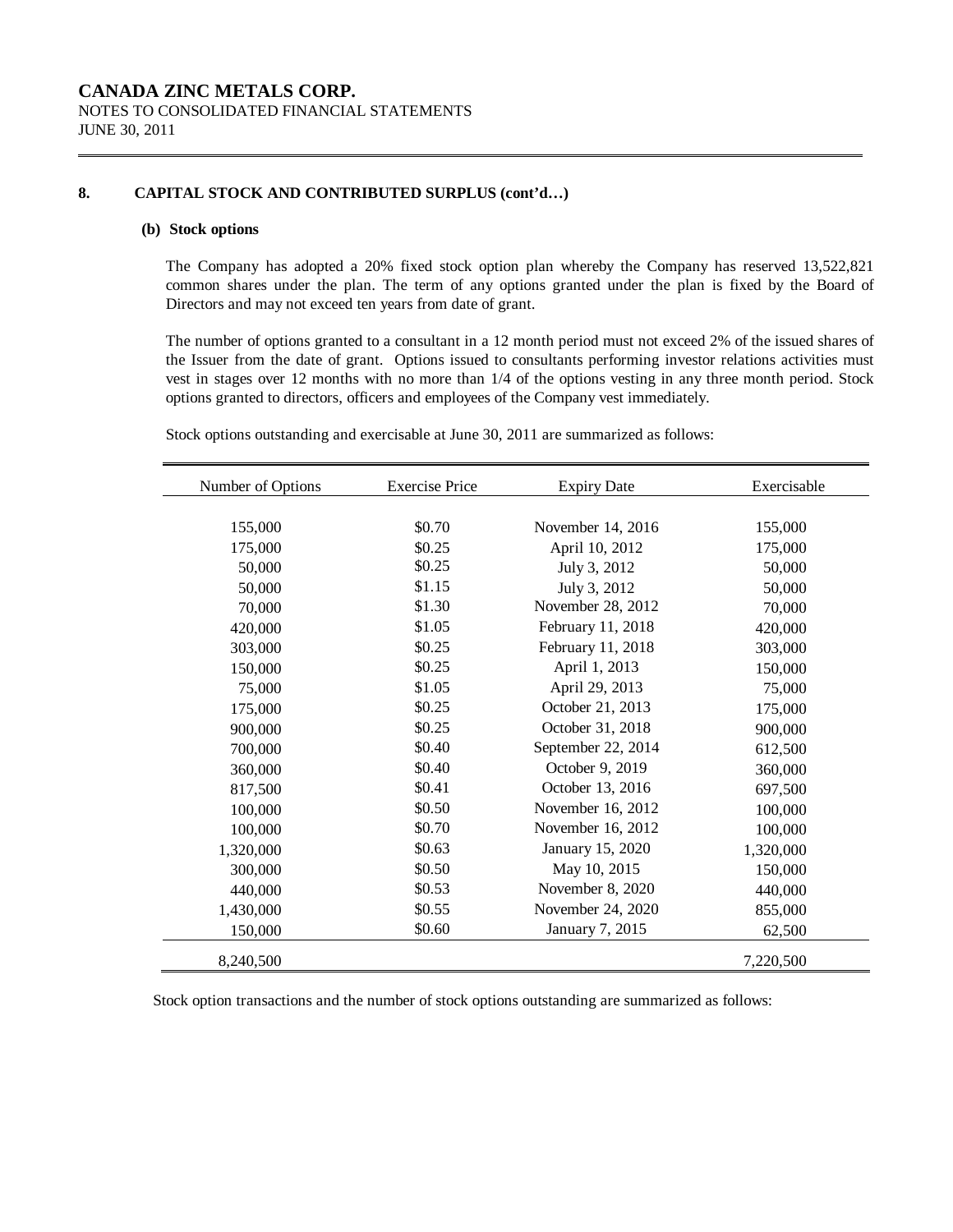#### **8. CAPITAL STOCK AND CONTRIBUTED SURPLUS (cont'd)**

#### **(b) Stock options (cont'd…)**

|                            | Number of   | Weighted Average |                       |
|----------------------------|-------------|------------------|-----------------------|
|                            | Options     |                  | <b>Exercise Price</b> |
|                            |             |                  |                       |
| Balance, June 30, 2009     | 8,198,000   | \$               | 0.46                  |
| Granted                    | 3,980,000   |                  | 0.49                  |
| Exercised                  | (3,492,500) |                  | 0.24                  |
| Cancelled                  | (1,460,000) |                  | 1.04                  |
| Balance, June 30, 2010     | 7,225,500   |                  | 0.47                  |
| Granted                    | 2,020,000   |                  | 0.55                  |
| Exercised                  | (895,000)   |                  | 0.28                  |
| Expired                    | (110,000)   |                  | 0.66                  |
| Balance, June, 2011        | 8,240,500   | \$               | 0.51                  |
| Exercisable, June 30, 2011 | 7,220,500   | \$               | 0.51                  |

During the year ended June 30, 2011, under the fair value based method a total of \$969,495 (2010 – \$1,279,122) in stock-based compensation expense was recorded in the statements of loss and deficit for vested stock options granted to directors, officers, employees and consultants of the Company.

The fair value of stock options used to calculate compensation expense has been estimated using the Black-Scholes option pricing model with the following weighted average assumptions:

| June 30,                 | 2011          | 2010      |
|--------------------------|---------------|-----------|
|                          |               |           |
| Risk free interest rate  | 2.74%         | 2.81%     |
| Expected dividend yield  | 0%            | 0%        |
| Stock price volatility   | 102%          | 98%       |
| Expected life of options | 9.07<br>years | 8.2 years |

The weighted average fair value of options granted during the year ended June 30, 2011 was \$0.46 (2010 – \$0.41) per share.

#### **(c) Warrants**

Warrant transactions and the number of warrants outstanding and exercisable are as follows:

|                                    | Number of   | Weighted Average |                       |
|------------------------------------|-------------|------------------|-----------------------|
|                                    | Warrants    |                  | <b>Exercise Price</b> |
|                                    |             |                  |                       |
| Balance, June 30, 2009             | 5,750,000   | \$               | 0.60                  |
| Warrants exercised                 | (5,750,000) |                  | 0.60                  |
| Warrants granted (Note $7(a)$ (i)) | 2,500,000   |                  | 0.80                  |
| Balance, June 30, 2010             | 2,500,000   |                  | 0.80                  |
| Granted (Note $5(a)$ (i)(ii))      | 18,115,612  |                  | 0.71                  |
| Balance, June 30, 2011             | 20,615,612  |                  | 0.72                  |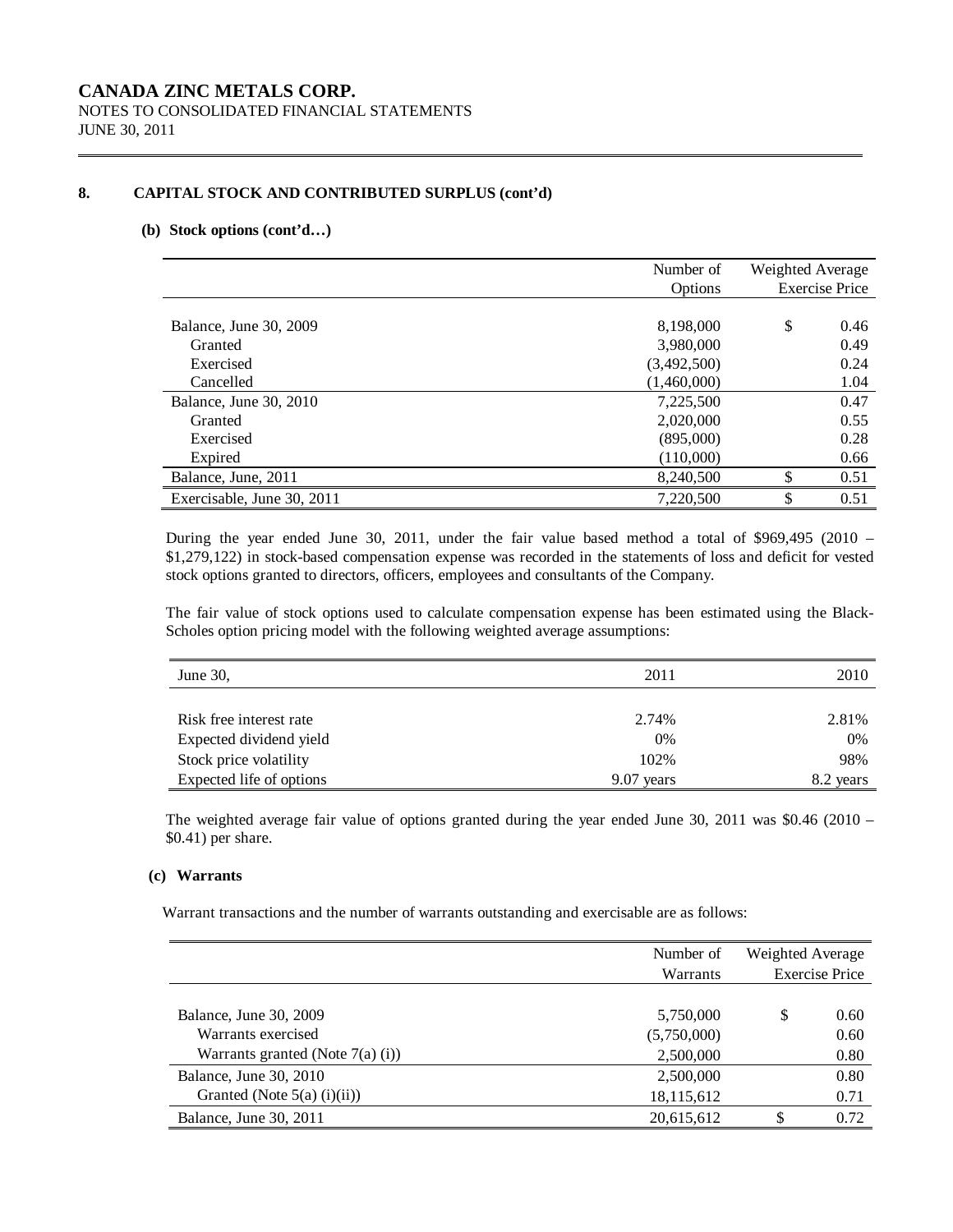#### **8. CAPITAL STOCK AND CONTRIBUTED SURPLUS (cont'd)**

#### **(c) Warrants (cont'd…)**

As at June 30, 2011, the Company had outstanding share purchase warrants, enabling holders to acquire common shares as follows:

| Number of Warrants | Exercise Price  | <b>Expiry Date</b> |
|--------------------|-----------------|--------------------|
|                    |                 |                    |
| 2,500,000          | 0.800           | December 7, 2011   |
| 15,693,112         | $0.675^{(1)}$   | November 16, 2011  |
|                    | $$0.775^{(1)}$$ | November 16, 2012  |
| 2,422,500          | 0.950           | August 28, 2012    |
| 20,615,612         |                 |                    |

 $^{(1)}$  Warrants are exercisable at a price of \$0.675 during the first year and at a price of \$0.775 during the second year.

#### **9. INCOME TAXES**

A reconciliation of current income taxes at statutory rates with the reported taxes is as follows:

|                                                                                                                                              | 2011                               | 2010                                |
|----------------------------------------------------------------------------------------------------------------------------------------------|------------------------------------|-------------------------------------|
| Loss before income tax recovery                                                                                                              | \$<br>(3,352,456)<br>S             | (3,667,292)                         |
| Expected income tax recovery at statutory rates<br>Net, non-deductible expenses<br>Recognized benefits of non-capital losses carried forward | (921, 925)<br>156,532<br>(197,700) | (1,072,683)<br>202,645<br>6,395,852 |
| Total income taxes (recovery)                                                                                                                | (963,093)                          | 5,525,814                           |

Details of future income tax assets (liabilities) are as follows:

|                                    | 2011              | 2010              |
|------------------------------------|-------------------|-------------------|
| Equipment                          | \$<br>79,000      | \$<br>74,150      |
| Resource properties                | (9,323,000)       | (9,709,175)       |
| Non-capital losses carried forward | 3,080,000         | 2,368,866         |
| Capital losses                     | 57,000            | 3,052             |
| Share issuance costs               | 143,000           | 222,710           |
|                                    |                   |                   |
|                                    | (5,964,000)       | (7,040,397)       |
| Less: Valuation allowance          | (57,000)          |                   |
|                                    | \$<br>(6,021,000) | \$<br>(7,040,397) |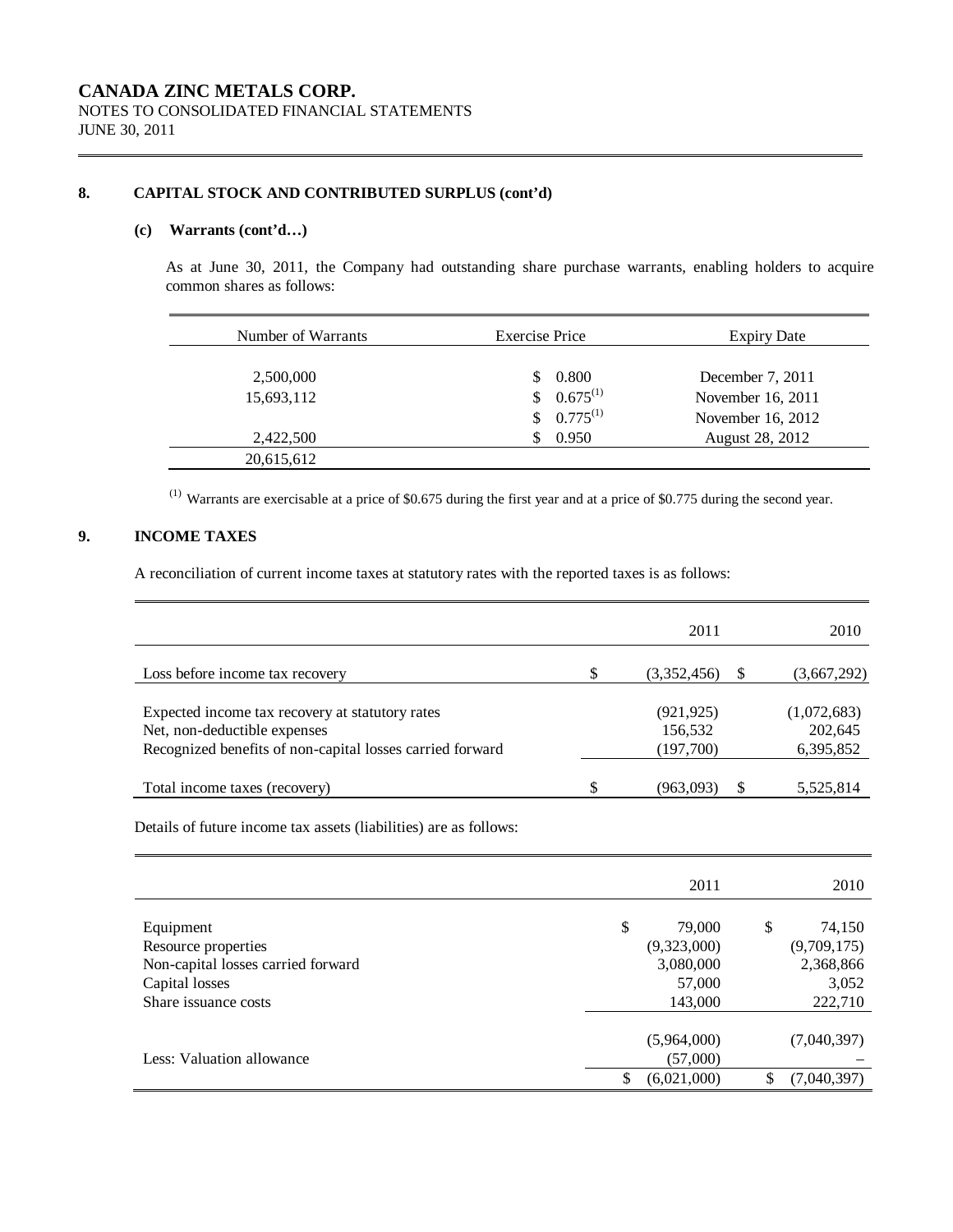### **CANADA ZINC METALS CORP.**  NOTES TO CONSOLIDATED FINANCIAL STATEMENTS

JUNE 30, 2011

#### **9. INCOME TAXES (cont'd…)**

During the year ended June 30, 2011, the Company issued 4,845,000 flow-through common shares for gross proceeds of \$3,730,650. The flow-through agreement requires the Company to renounce certain deductions for Canadian exploration expenditures incurred on the Company's resource properties.

During fiscal 2009, the Company issued 7,863,778 flow-through common shares for gross proceeds of \$7,077,400. The flow-through agreements require the Company to renounce certain deductions for Canadian exploration expenditures incurred on the Company's resource properties. The Company incurred the exploration expenditures between the September 2008 flow-through share issuance and September 30, 2010.

During fiscal 2010 and 2011, the Company filed the amendments to eligible Canadian exploration expenditures previously renounced to the flow-through shareholders that subscribed for the Company's common shares in fiscal 2009. As a result of the expenditure shortfall and the amendment of the previous renunciations of explorations expenditures, the Company paid or accrued \$654,000 in part XII.6 tax for 2009 and an additional \$65,000 in interest and penalties

As at June 30, 2011, the Company had fully spent the required amount of the 2008 flow-through funds on eligible exploration expenditures, which were renounced to the flow-through shareholders for the 2010 calendar year.

The Company has non-capital losses of approximately \$12,321,000 which may be carried forward and applied against taxable income in future years. These losses, if unutilized, will expire through 2031. Subject to certain restrictions, the Company also has resource expenditures available to reduce taxable income in future years. Future tax benefits which may arise as a result of these non-capital losses and resource deductions have not been reflected in these financial statements.

#### **10. SUPPLEMENTAL DISCLOSURE WITH RESPECT TO CASH FLOWS**

| June 30                                                                                                | 2011              | 2010 |
|--------------------------------------------------------------------------------------------------------|-------------------|------|
| Cash paid during the period for interest (Note 8)<br>Cash paid during the period for income tax (Note) | 54.689<br>579.877 |      |

Significant non-cash transactions for the year ended June 30, 2011 included:

- (a ) Included in accounts payable is \$832,141 (2010 -\$450,222) in resource property expenditures.
- (b ) Included in METC recoverable is \$1,611,149 (2010 \$921,063) reduction in resources properties expenditures (Note 7).
- (c ) Included in due to related parties is \$Nil (2010 -\$53,704) in resource property expenditures.
- (d) Upon the exercise of stock options,  $$242,300$  (2010  $$1,642,847)$  was allocated to contributed surplus (Note 8(a) (iii)).
- (e ) Included in marketable securities is \$488,339 (2010 a gain of \$75,000) of unrealized loss which was allocated to accumulated other comprehensive income (Note 13).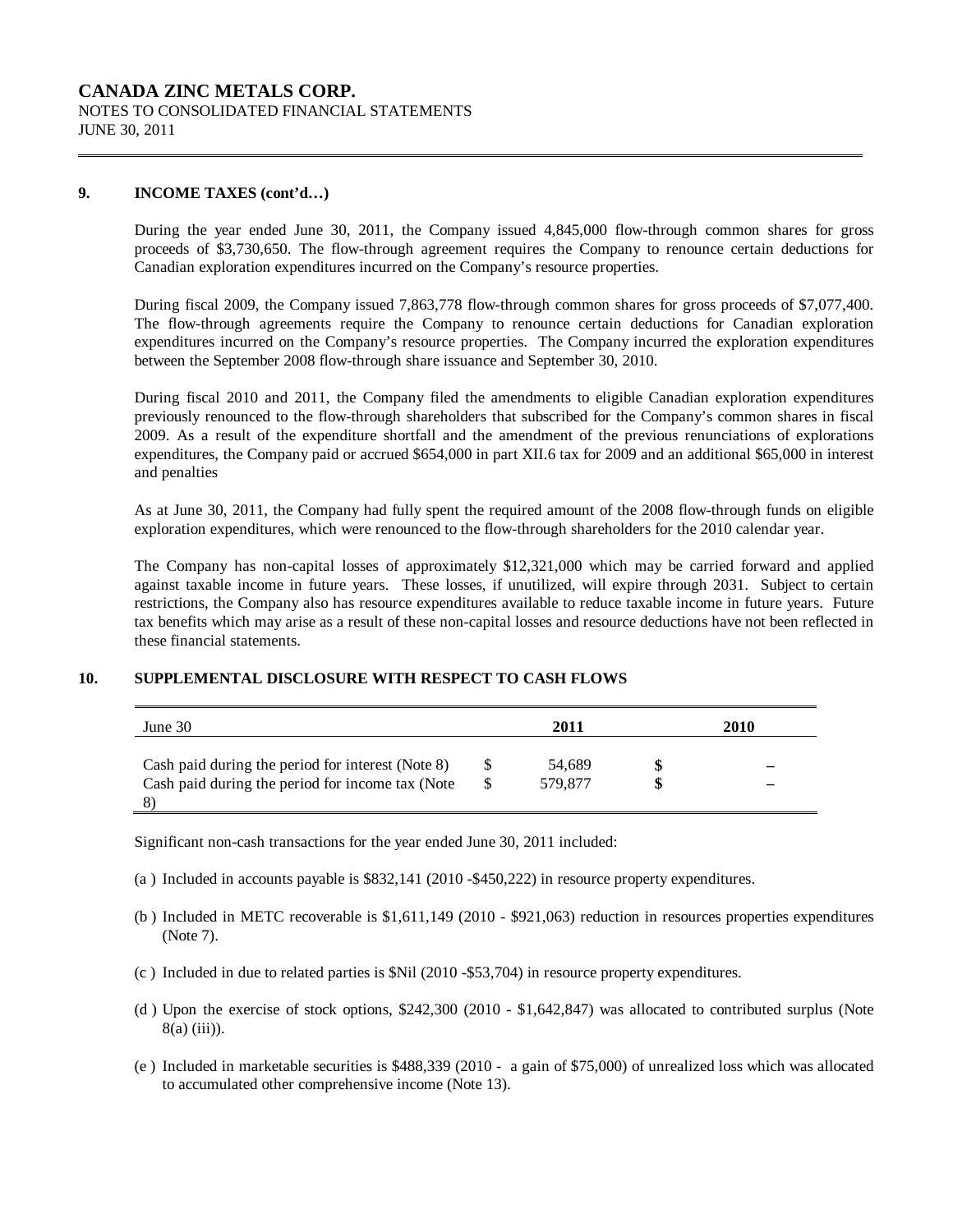#### **11. TRANSACTIONS WITH RELATED PARTIES**

During the year ended June 30, 2011:

- (a ) the Company paid or accrued \$150,000 (2010 \$150,000) for management fees and \$60,000 (2010 \$60,000) for administrative fees to a company partially controlled by a director and an officer of the Company.
- (b ) the Company paid \$15,000 (2010 \$15,000) for consulting services to a company controlled by a director of the Company;
- (c ) the Company paid or accrued \$70,000 (2010 \$Nil) for consulting and geological services fees, included in resource properties, to a company controlled by an officer of the Company;
- (d ) the Company paid or accrued \$Nil (2010 \$148,000) for consulting and geological services fees, included in resource properties, to a company controlled by a former director of the Company;
- (e ) the Company paid \$54,600 that was outstanding as at June 30, 2010 to a company controlled by a former director of the Company;
- (f ) the Company paid \$3,000 (2010-\$Nil) in directors fees;
- (g ) the Company paid bonuses totalling \$434,613 (2010 \$226,750) to a company partially controlled by a director and an officer of the Company.
- (h ) as at June 30, 2011, \$Nil (June 30, 2010 \$6,932) was due to directors and officers of the Company for reimbursement of business expenses.

These transactions were in the normal course of operations and were measured at the exchange amount, which is the amount of consideration established and agreed to by the related parties.

#### **12. CAPITAL DISCLOSURE**

The Company's objective is to manage its capital to ensure that there are adequate capital resources to safeguard the Company's ability to continue as a going concern through the optimization of its capital structure. The capital structure consists of shareholders' equity and working capital.

In order to achieve this objective, the Company makes adjustments to it in light of changes in economic conditions and risk characteristics of the underlying assets. To maintain or adjust capital structure, the Company may invest its excess cash in interest bearing accounts of Canadian chartered banks and/or raise additional funds externally as needed. The Company has no significant debt and is not subject to externally imposed capital requirements. There were no changes to the Company's capital management structure during the year ended June 30, 2011.

#### **13. FINANCIAL INSTRUMENTS**

Financial Risk Management

The Company is exposed in varying degrees to a variety of financial instrument related risks.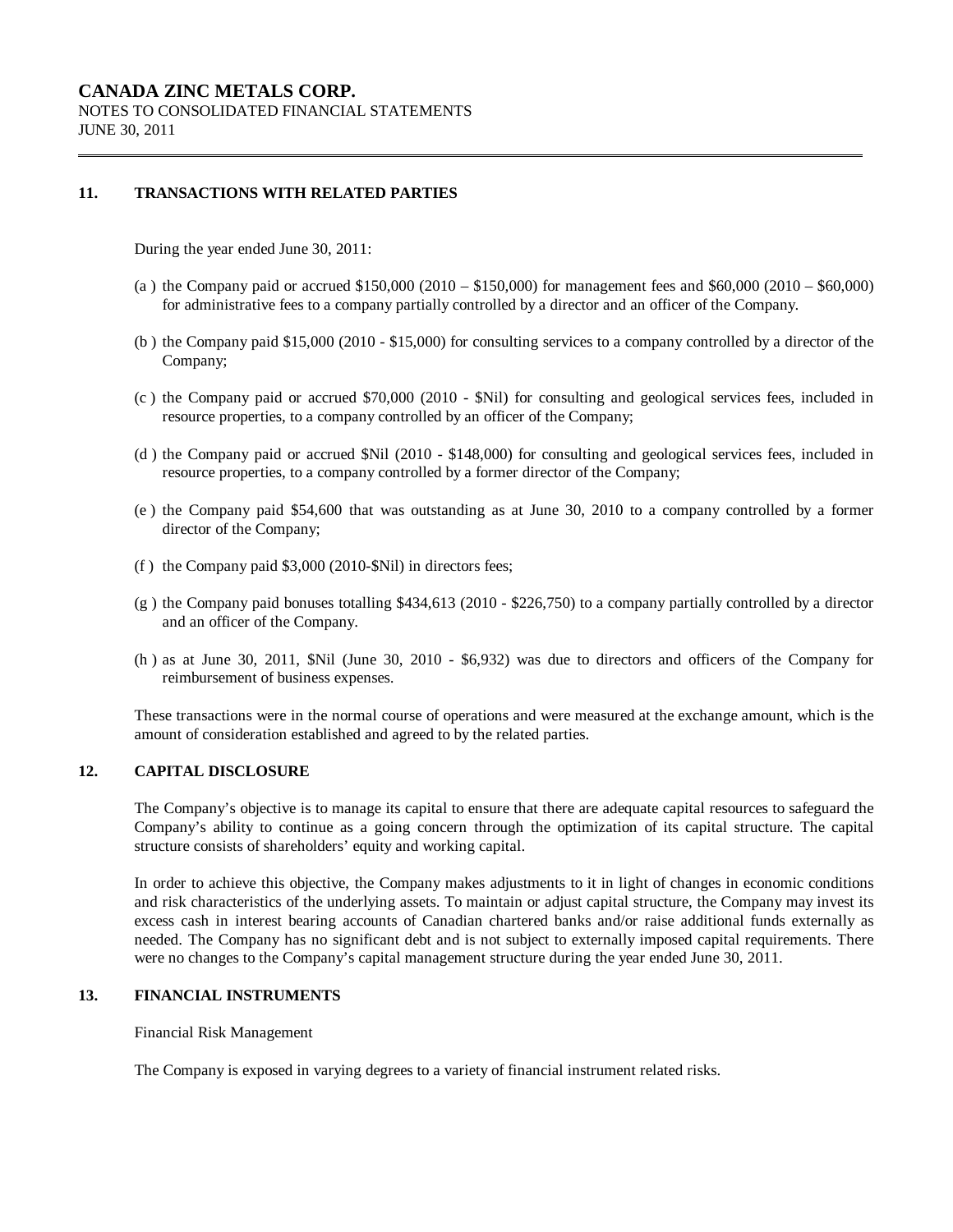#### **CANADA ZINC METALS CORP.**  NOTES TO CONSOLIDATED FINANCIAL STATEMENTS

JUNE 30, 2011

#### **13. FINANCIAL INSTRUMENTS (cont'd…)**

#### *Credit Risk*

Credit risk is the risk that one party to a financial instrument will fail to discharge an obligation and cause the other party to incur a financial loss. The Company's primary exposure to credit risk is on its cash and cash equivalents of \$15,501,154 and short-term investments of \$4,609,000. The Company's cash and cash equivalents consist of bank deposits of \$81,513 and variable rate guaranteed investment certificates ("GIC") of \$15,419,641. The instruments with initial maturity over 90 days are classified as short-term investments. The short-term investments consist of fixed rate GICs that bear a fixed average annual interest of approximately 1.8% and mature at various dates up to February 23, 2012. As all bank accounts and GICs are held with a major bank in Canada, there is a concentration of credit risk with one bank in Canada. This risk is managed by using a major bank that is a high credit quality financial institution as determined by rating agencies. The Company's secondary exposure to credit risk is on its receivables. This risk is minimal as receivables consist primarily of refundable government sales taxes and interest accrued on the short-term investments.

#### *Currency Risk*

The Company operates in Canada and is therefore not exposed to significant foreign exchange risk arising from transactions denominated in a foreign currency.

#### *Interest Rate Risk*

The Company is exposed to interest rate risk as its bank accounts and some GICs earn interest income at variable rates. As at June 30, 2011, the Company had \$5,412,000 in variable rate GIC investments earning an annual rate of 1.2%,, An increase in interest rates by 10 basis points would result in gain of \$5,412. All variable rates GIC were redeemed subsequent to June 30, 2011.

#### *Liquidity Risk*

Liquidity risk arises through the excess of financial obligations over available financial assets due at any point in time. The Company's objective in managing liquidity risk is to maintain sufficient readily available reserves in order to meet its liquidity requirements at any point in time. The Company achieves this by maintaining sufficient cash and cash equivalents. As at June 30, 2011, the Company was holding the total of \$20,667,414 in cash and cash equivalents and other available-for-sale financial assets to settle its current liabilities of \$1,189,024. Management believes it has sufficient funds to meet its current obligations as they become due and to fund its exploration projects and administrative costs.

#### *Price risk*

The Company is exposed to price risk with respect to commodity and equity prices. Equity price risk is defined as the potential adverse impact on the Company's earnings due to movements in individual equity prices or general movements in the level of the stock market. Commodity price risk is defined as the potential adverse impact on earnings and economic value due to commodity price movements and volatilities. The Company closely monitors certain commodity prices, individual equity movements, and the stock market to determine the appropriate course of action to be taken by the Company.

The Company also maintains investments in certain marketable securities. There can be no assurance that the Company can exit these positions if required, resulting in proceeds approximating the carrying value of these securities.